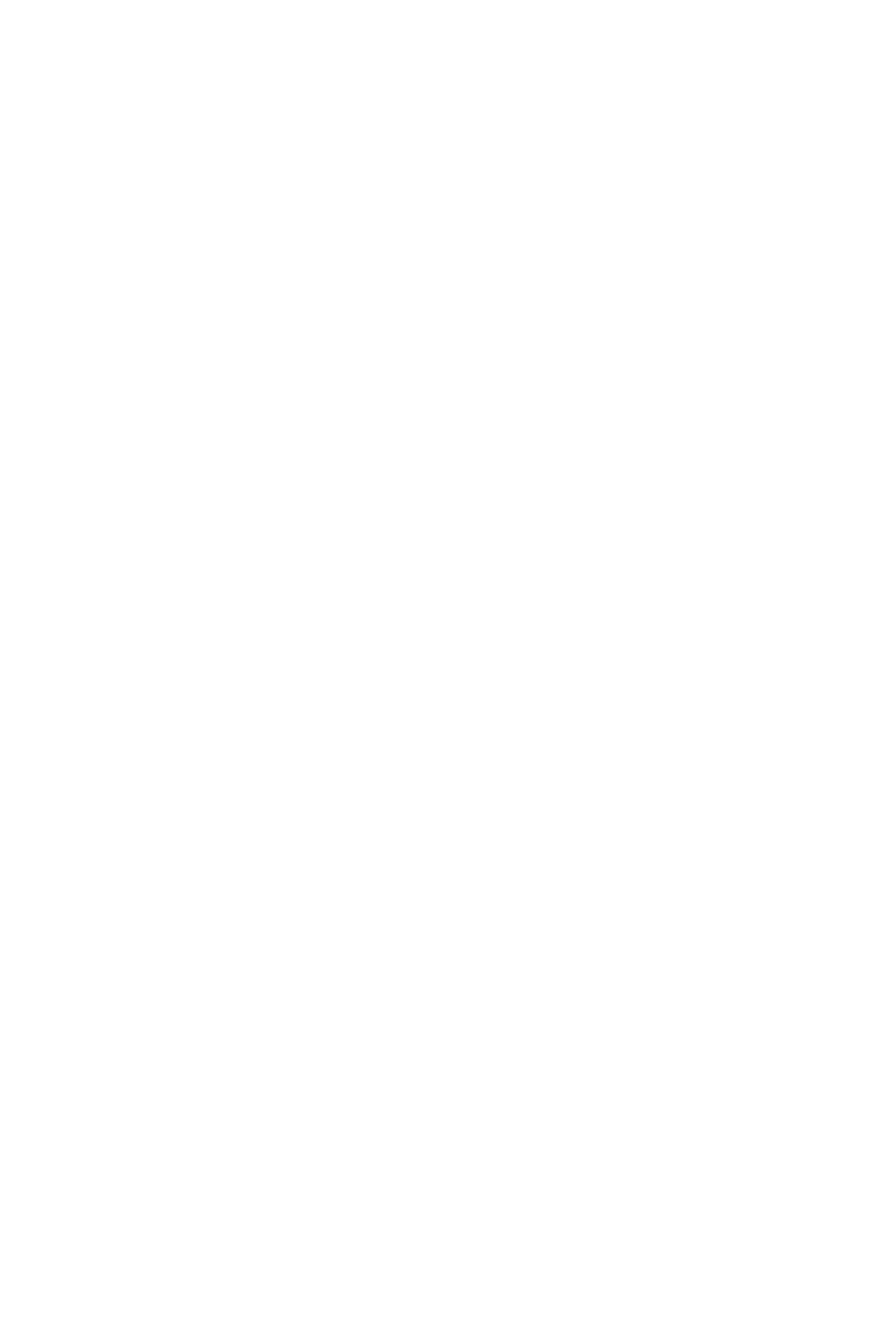# THE CREATIVE POWER OF GOD

### **OBJECTIVES**

## *Your study of this chapter should help you to:*

- 1. Understand the Bible's teaching about God the Creator.
- 2. Appreciate the importance of books such as the Psalms and Isaiah for helping us understand the Bible's teaching about the Creator.
- 3. See the importance of thinking about creation and the Creator from the perspective of God's purposes.
- 4. Understand the meaning of theological terms used in connection with the doctrine of the Creator.
- 5. Understand the connection between the doctrine of the Creator and the practice of the Christian life.

## KEY WORDS TO UNDERSTAND

| Creation from nothing | Omnipotence   |
|-----------------------|---------------|
| Eschatology           | Omnipresence  |
| Eternity              | Omniscience   |
| <b>Holiness</b>       | Providence    |
| Immutability          | Theodicy      |
| Infinity              | Transcendence |
| Monotheism            |               |

## QUESTIONS TO CONSIDER AS YOU READ

- 1. What does the Bible say about God when it portrays God as the Creator?
- 2. How is Christian faith in the Creator different from scientific ways of thinking about the origin of the universe?
- 3. What does the doctrine of the Creator say about our practice of the Christian life?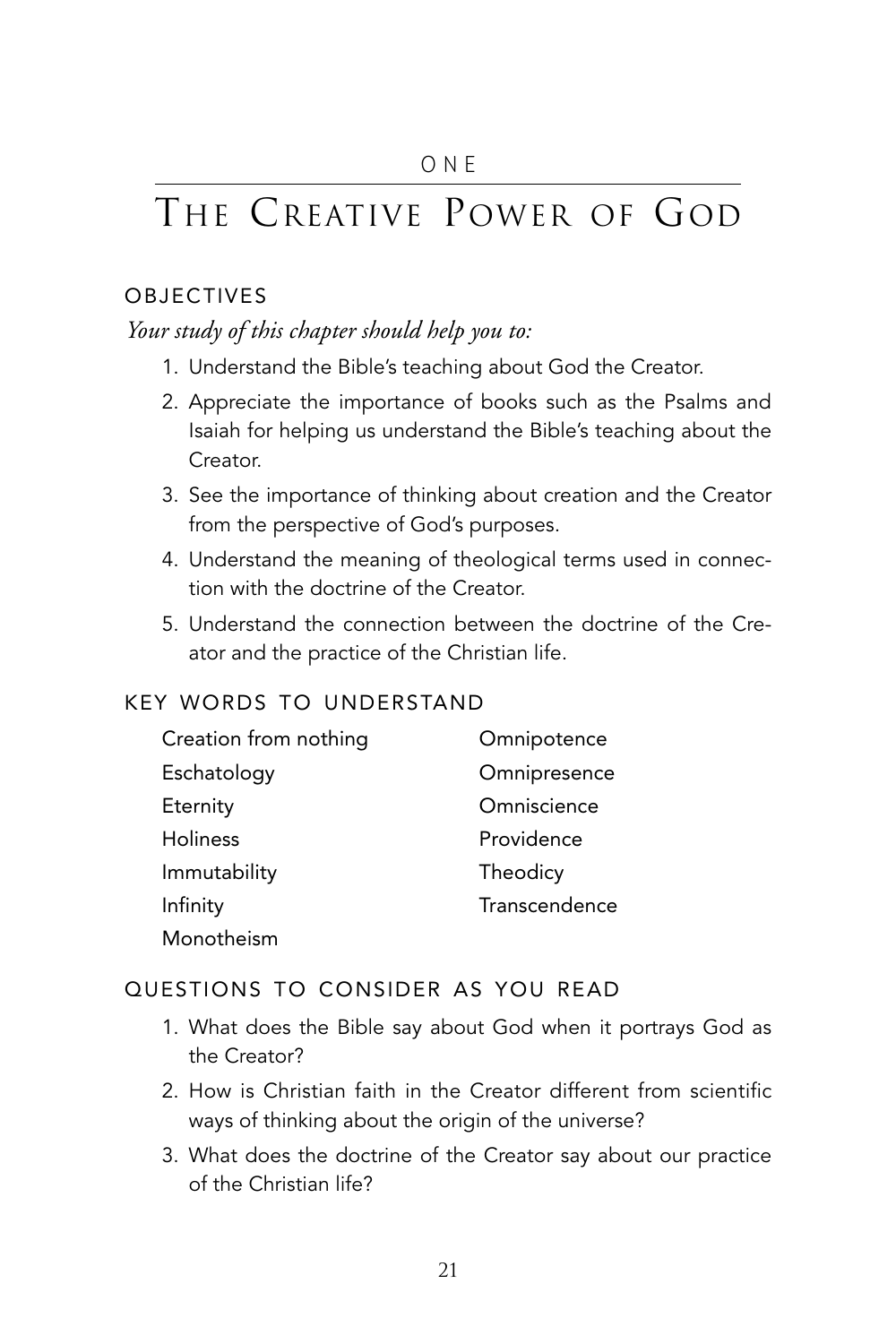*Father of all, whose powerful voice Called forth this universal frame; Whose mercies over all rejoice, Through endless ages still the same; Thou by thy word upholdest all; Thy bounteous love to all is showed; Thou hearest thy every creature's call, And fillest every mouth with good.*

*In heaven thou reign'st enthroned in light, Nature's expanse beneath thee spread; Earth, air, and sea, before thy sight, And hell's deep gloom, are open laid. Wisdom, and might, and love are thine; Prostrate before thy face we fall, Confess thine attributes divine, And hail the sovereign Lord of all.*

*Thee, sovereign Lord, let all confess That moves in earth, or air, or sky, Revere thy power, thy goodness bless, Tremble before thy piercing eye; All ye who owe to him your birth, In praise your every hour employ; Jehovah reigns! Be glad, O earth, And shout, ye morning stars, for joy.*

This Wesleyan hymn expresses the Christian faith in the Creator, who "called forth this universal frame" and whose "word upholdest all." It affirms that the Creator is exalted and transcendent ("In heaven thou reign'st") and calls on creatures to worship the Creator. But the transcendent Creator is also the one "whose mercies over all rejoice" and whose "bounteous love to all is showed." In short, this hymn invites us to consider the Creator who is holy and exalted but who also comes to us in love and grace.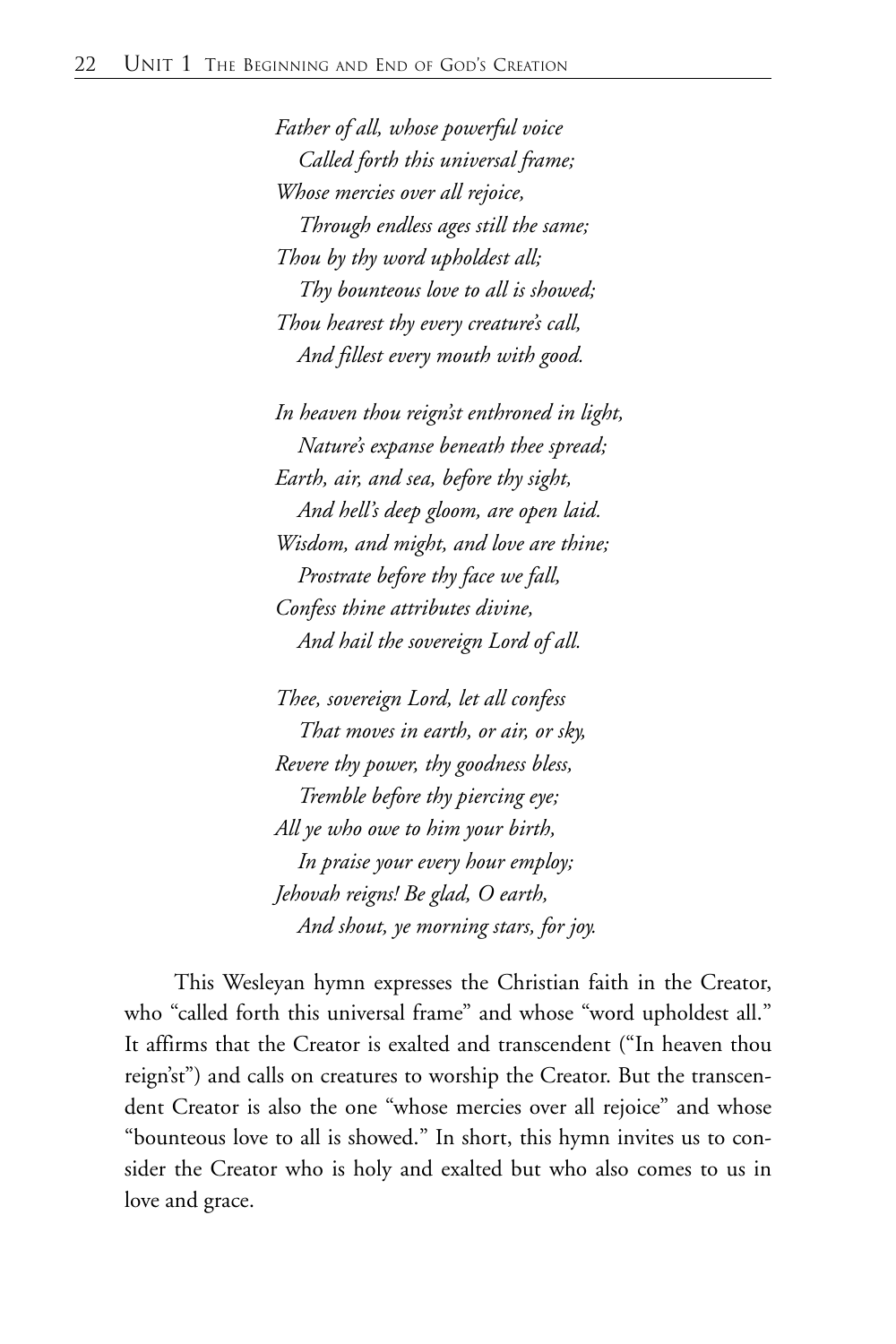#### $\blacktriangleright$  Introduction

The opening words of the Bible are simple and majestic. They speak of God, in the beginning, creating the heavens and the earth. These words have the power to grip our minds and hearts with wonder and awe. They speak of a divine reality incomprehensibly greater than our world and our conceptions. They point us to the mystery of the universe's existence and to the inconceivable divine reality that lies outside our world of space and time. In short, they point us toward the Christian doctrine of creation and of the Creator.

But we will miss important aspects of the Bible's teaching about creation if we focus too narrowly on the opening chapters of Genesis and find the doctrine of creation only there; we should not identify the act of creation with a single, originating event in the past. We see other aspects of creation when we study other biblical books, especially the Psalms and Isaiah.

#### A THE CONTEXT OF THE BIBLE'S TEACHING ABOUT CREATION

*In the context of exile in Babylon, biblical writers affirmed the power and supremacy of the God who was about to liberate Israel from exile and re-create it. They proclaimed that the God who was about to redeem Israel was the God who had created the world. In this proclamation, they portrayed redemption as a new act of God's creation.*

One way to get beyond a narrow conception of creation is to study chapters 40—55 of Isaiah. The context of these chapters was Israel's exile in Babylon, in the 6th century B.C. As a result of the war with Babylon, Jerusalem was destroyed, the national life of Israel was brought to a close,

## GOD, MAKER AND PRESERVER OF ALL THINGS

The creeds in our tradition affirm the doctrine of creation by calling God the "Maker" or "Creator" and "Preserver of all things both visible and invisible."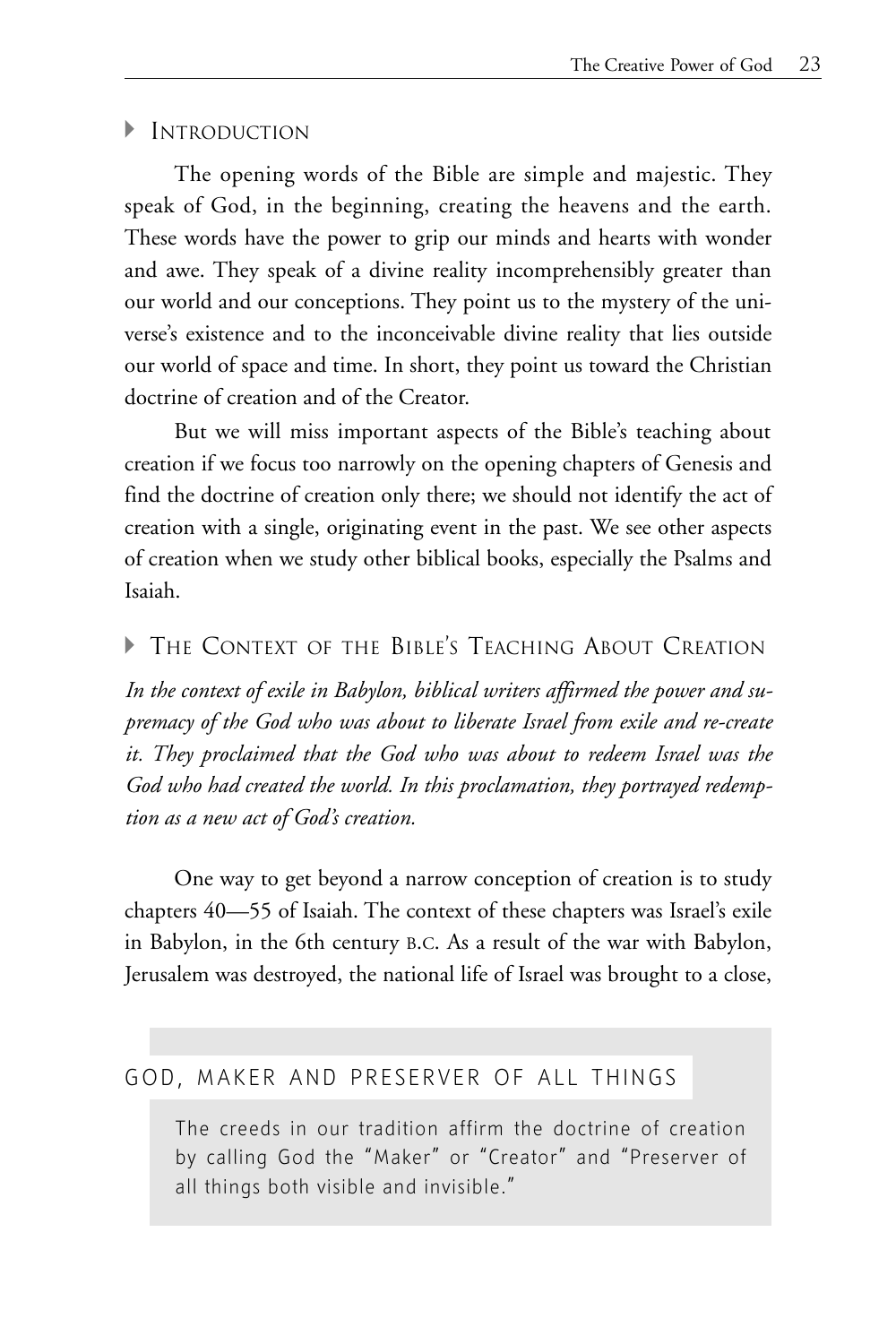and several thousand Israelites endured a forced evacuation to Babylon. There they lived a difficult life throughout the greater part of the 500s B.C. In this situation a prophet arose with the hopeful message to the exiled people that Israel's God, the Creator of all, was about to redeem Israel by an act of re-creation. God's creation, in other words, flows seamlessly into re-creation and redemption.

Consider, for example, Isa. 42:5-9. Here the God who does "new things" is the God who in the beginning "created the heavens and stretched them out, who spread out the earth and what comes from it, who gives breath to the people upon it and spirit to those who walk in it" (v. 5). Creation, therefore, is not a once and for all event, lying solely in the past. On the contrary, it is the continuing act of God's creative power. In the context of Isa. 40—55, this divine movement of creation-redemption meant the end of exile in Babylon and the restoration of Jerusalem.

The lesson to draw from Isa. 40—55 is that, in order to think rightly about creation, we must see it not only as an original event but also as the paradigm of all divine activity and as continuous with redemption and new creation. Original creation, considered abstractly, is meaningless apart from its relation to the sum total of God's creative acts, acts that all have an end in God's purposes.

## THE ESCHATOLOGICAL END OF CREATION

*The Bible's teaching about creation goes beyond Israel's destiny. It embraces as well the destiny of the entire created world, so that God's creative power and presence extend from the beginning of the world to its end. This means that God's creation has a goal—an end. This end is fellowship between Creator and the created world.*

Thinking about redemption and new creation introduces another aspect of the Bible's teaching about creation. This aspect is suggested by Rev. 1:8, "I am the Alpha and the Omega," that is, the first and the last, the beginning and the end. This important verse reminds us that God is not only the beginning of all things but is also the end of all things. But the word *end* may confuse us because in English this term means cessation or termination. For example, the end of someone's life means the conclusion of that person's life. When we say that God is the end of all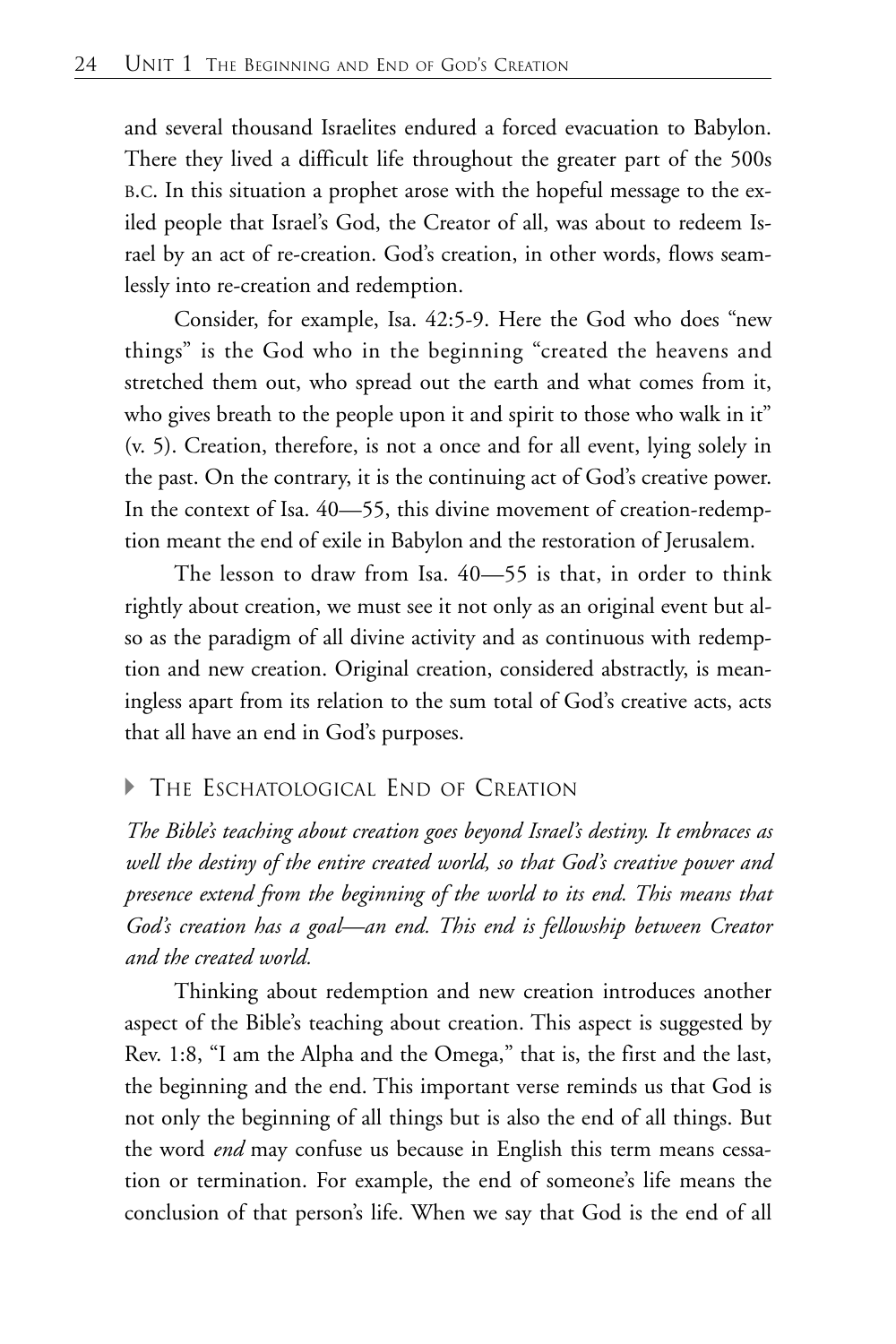things, we are not speaking about the termination of the world. We are instead speaking about the goal of creation.

The theological term that denotes the end of creation is *eschatology.* Discussions of eschatology customarily focus on Christ's return, the final judgment, and other events mentioned in books such as Revelation. These are important matters that bear on human sin; however, apart from sin, creation would still have an end—an eschatological fulfillment. Eschatology, then, is above all a doctrine about God's desire for the created world, a desire that remains unchanged in spite of sin. Christian thinking about creation, therefore, moves in an ellipse whose foci are (1) God's originating creative act and (2) the end of creation. The ellipse itself is the universe's history, a history that revolves around God's creative activity.

What is the eschatological end toward which God's creative activity points? Genesis 3 helps us here. It pictures God walking in the garden and calling out to Adam and Eve (vv. 8-9). This brief episode is important for it indicates God's desire for fellowship. God does not remain in heaven, distant from us. On the contrary, God comes into the world for the purpose of fellowship. That is what makes verse 8 so poignant: "The man and his wife hid themselves from the presence of the Lord God." Whereas God came into the world seeking fellowship, humankind withdrew from God's presence.

God's quest for fellowship is a pervasive theme in the Bible and the Book of Revelation concludes with this theme. In portraying humankind's destiny, it does not think of us as journeying to heaven to be with God. It instead portrays God as coming from heaven to dwell with us: "I heard a loud voice from the throne saying, 'See, the home of God is among mortals" (21:3). In the end, God overcomes alienation, the history of which goes back to the events narrated in Genesis 3, establishes unhindered fellowship with us, and thus restores the world to its status as God's creation. We can understand the doctrine of creation only in the context of eschatology and God's quest for fellowship.

At this point it is important to ask whether God's creative power, in all of its manifestations, is aimed only or principally at communion with humankind. The answer is no. God comes into the world seeking fellow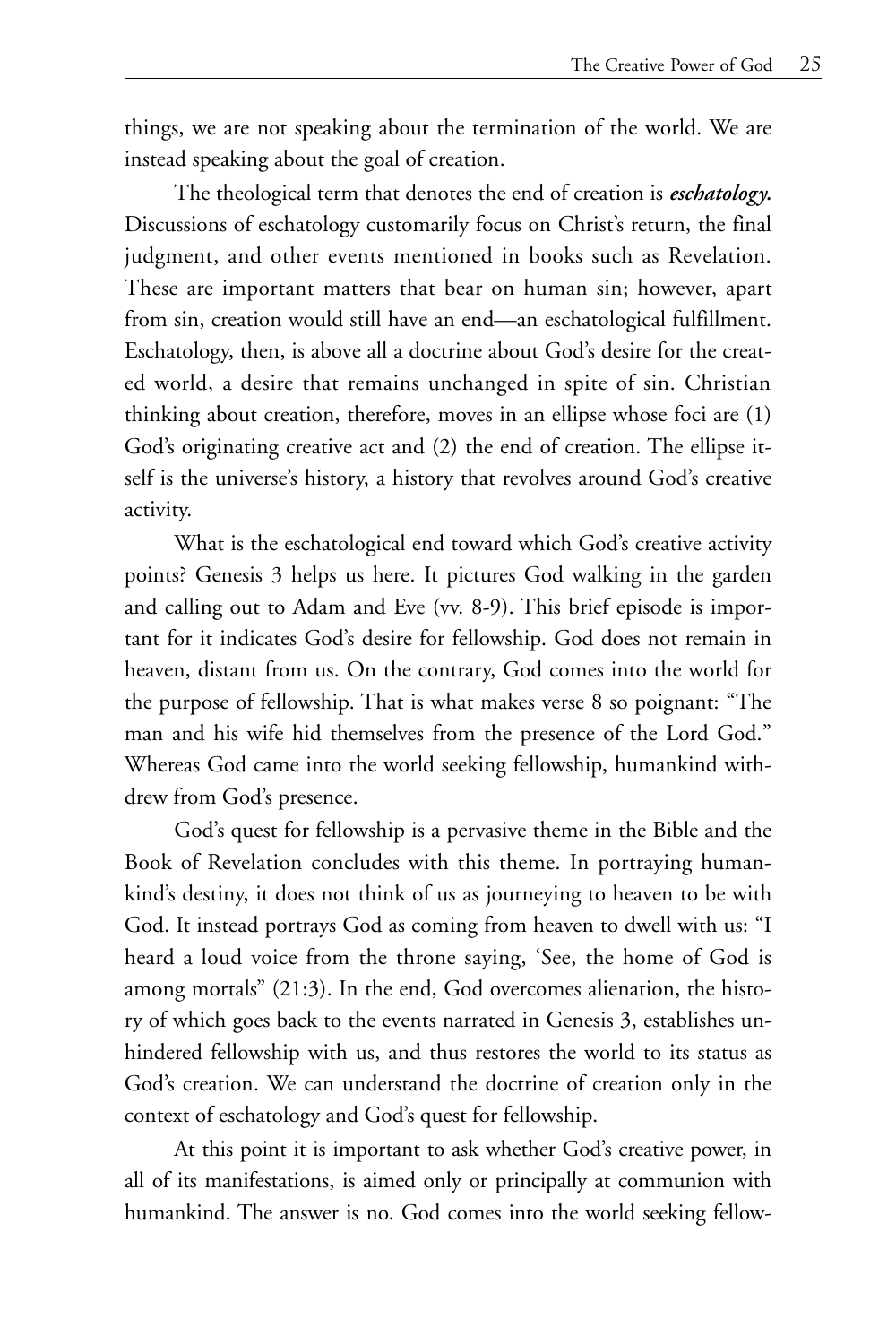ship with the entire world. But in order to think about the significance of the nonhuman world, we need to attend once again to biblical passages besides Genesis. Most instructive in this regard is the Psalms' affirmation that God provides for animals as well as for humans as in Ps. 147: God "covers the heavens with clouds, prepares rain for the earth, makes grass grow on the hills. He gives to the animals their food, and to the young ravens when they cry" (vv. 8-9). Other examples include Pss. 36:5-6 and 145:15-16.

In response, nonhuman beings offer praise to God. Psalm 19, for instance, affirms that "The heavens are telling the glory of God; and the firmament proclaims his handiwork" (v. 1) and Ps. 148 exhorts every creature to praise God (v. 10). It may be difficult for us to think of the nonhuman portion of creation praising God, perhaps because we think of praise as something verbal arising from thinking. But Pss. 19 and 148 show us that praise is not always verbal. On the contrary, these psalms envision each kind of being in the cosmos as playing a role in a great symphony of silent praise. But in what does their praise consist? It consists in the act of declaring God's glory, which each thing does by acting according to its created nature. The sun, moon and every created thing declare God's glory by their nature and existence. Just by being what they are, they show forth the glory of God and thus praise God.

Consequently, the beginning and end of God's creative activity extend beyond the human world. Of course, being human, we can speak much more fully about our destiny and end than we can speak about the destiny and end of the nonhuman world. It is impossible for us to imagine what it is like for other beings in the universe to enjoy communion with God and what it is like for God to enjoy communion with them. We are likewise puzzled at some of the harsh facts of the world such as the death and suffering associated with predation. It is difficult to reconcile these facts with our image of a loving God and of God's providential care for the world. Nonetheless, our lack of imaginative power and our intellectual perplexities should not prevent our affirming the significance of the nonhuman world to God and of God to the nonhuman world. Doing so is required not only by the Bible's express teaching but also by the need to remind ourselves that we are not the only creatures of importance in God's universe.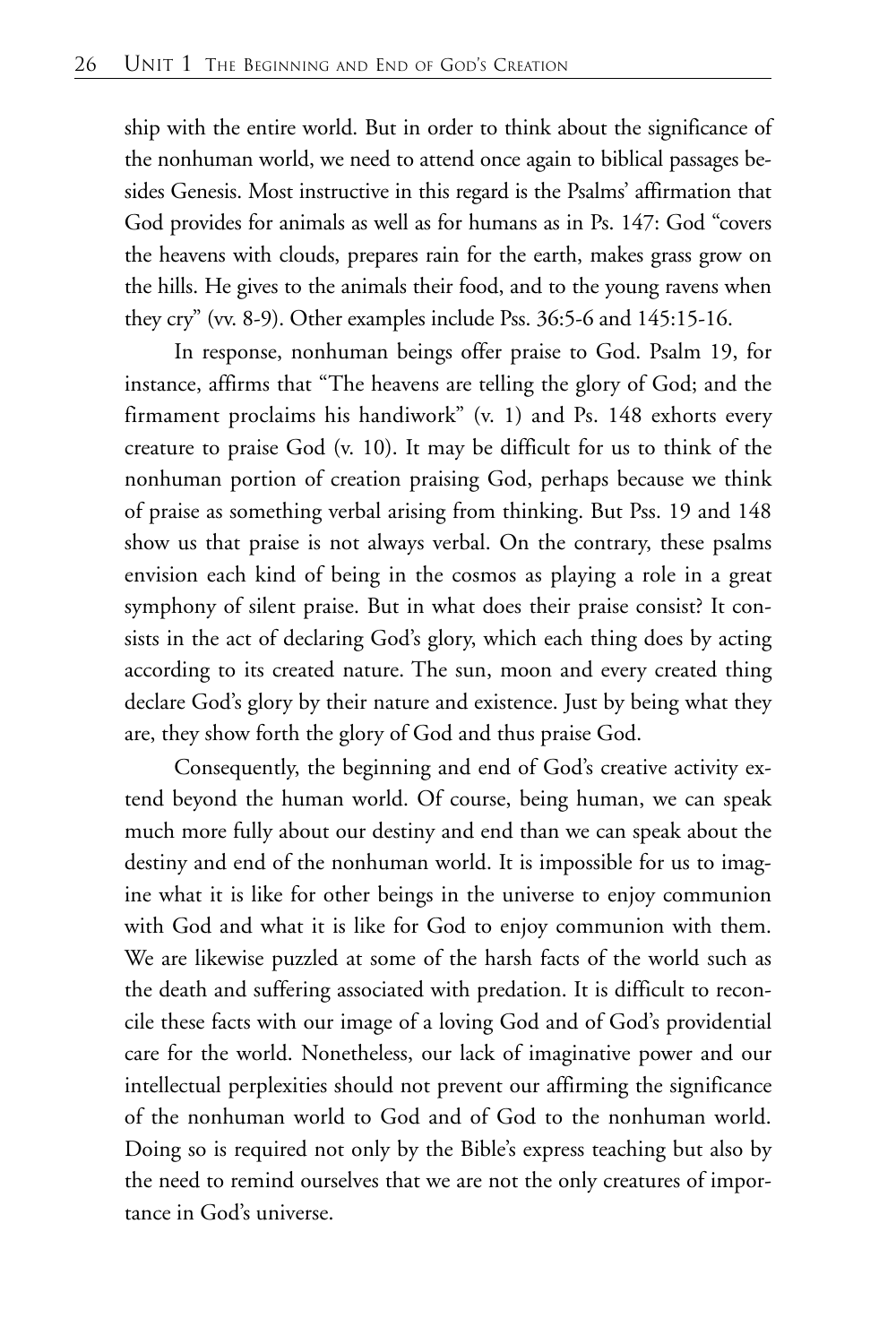We have noted that the Bible defines God in terms of creative power, so that the doctrine of creation spans the totality of God's activity. It is now time to inquire more carefully into what the Bible says about God's creative power.

#### A THE CREATIVE POWER OF GOD: FAITHFULNESS

*The act of creation not only is the world's beginning but also is God's act of sustaining the world and its rhythms. God's faithfulness to the created world assumes concrete form as God's blessing. Because of this blessing the world is characterized by natural and predictable processes.*

One of the dominant themes of Isa. 40—55 is the Creator's promise to be with Israel in spite of all of Israel's troubles and sins. For the prophet, God's creative power was much more than the cause of Israel's beginning. It was also God's faithful promise to be with Israel and to bless and provide for Israel: "He will feed his flock like a shepherd; he will gather the lambs in his arms, and carry them in his bosom, and gently lead the mother sheep" (40:11).

Other biblical writers expressed this belief in God's faithfulness in their conviction that God's creative power faithfully sustains the universe in its continued existence. A classical expression of God's faithfulness toward the universe is found in Gen. 8:22: "As long as the earth endures, seedtime and harvest, cold and heat, summer and winter, day and night, shall not cease." This confidence in God's sustenance is stated picturesquely in those passages, such as Ps. 104:5, that portray God as constructing the world so well that its continued existence and well-being are secure: "You set the earth on its foundations, so that it shall never be shaken."

The characteristic of God that inspires this confidence is faithfulness. God's faithfulness is the promise of God's continued creative power and, therefore, the promise of God's perpetual will to achieve fellowship. It is God's promise to conquer everything that hinders this fellowship. The term *immutability* designates God's unwavering faithfulness and the steadfast character of God's intent. It points to the meaning of *hesed,* a Hebrew word that denotes God's pledge to remain true to a covenant. So, when Genesis portrays God's relation to the world as a covenant, it is stating that the promises that God makes are backed up by God's *hesed*—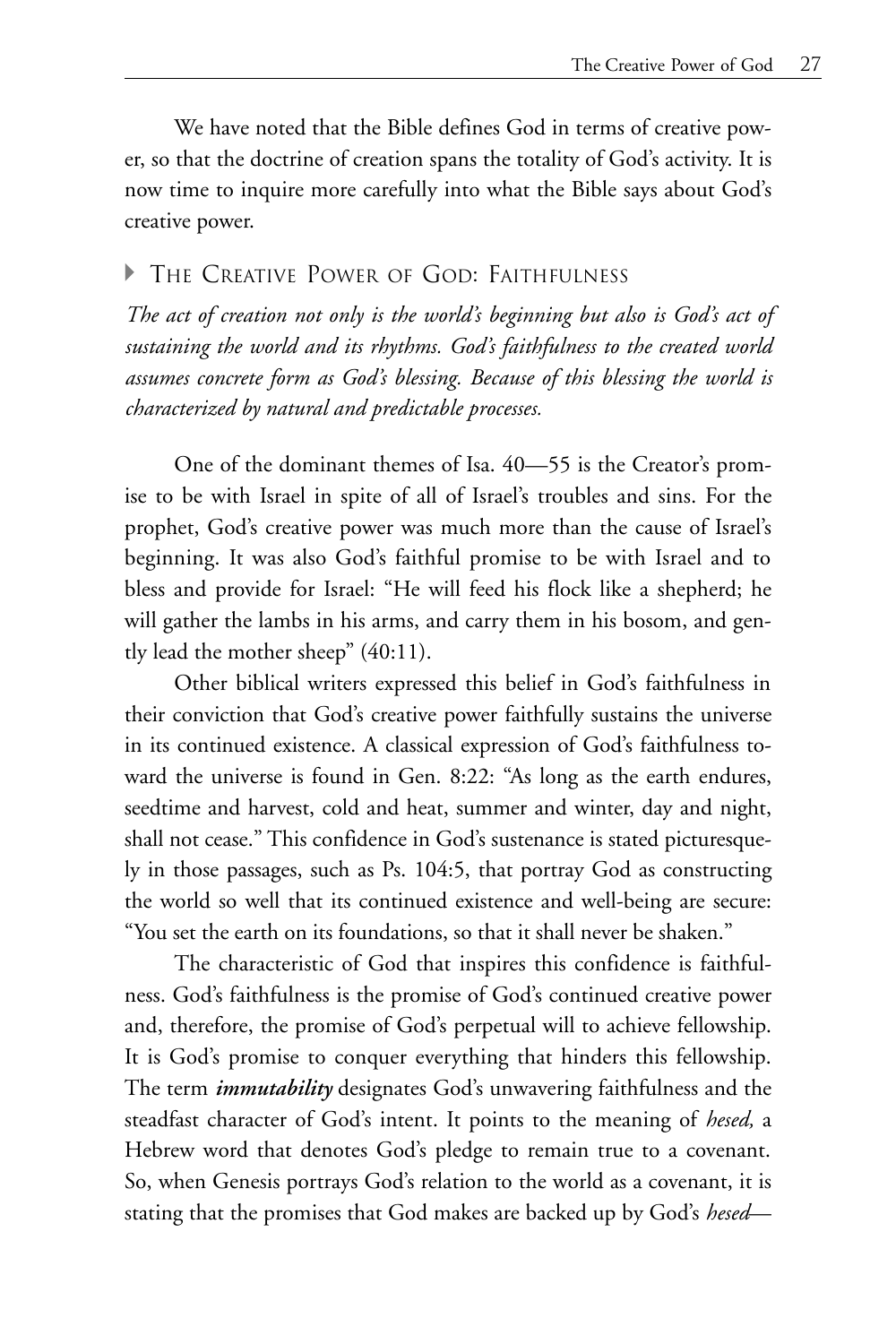God's utterly dependable faithfulness and promise to remain creatively present with us.

Psalm 136 is an especially powerful testimony to God's covenantal faithfulness toward the world. "O give thanks to the LORD, for he is good, . . . Who by understanding made the heavens, . . . who spread out the earth on the waters, . . . who made the great lights, for his steadfast love endures forever (vv. 1, 5-7). Psalm 33:5 similarly affirms that the earth is full of God's *hesed*, finding God's faithfulness in every part of the created world. These psalms express the conviction that the world and its continued existence rest on God's faithfulness and covenant with the world.

The New Testament affirms God's faithfulness by associating God's creative power with Jesus Christ. Colossians states that "In [Jesus Christ] all things hold together" (1:17) and Hebrews asserts that Christ "sustains all things by his powerful word" (1:3). Describing God's sustaining faithfulness in terms of Jesus Christ signifies the eschatological character of that faithfulness. It reminds us that God's creative activity is oriented toward an end, which is fully understood only from the revelation of Jesus Christ. Jesus Christ is accordingly the meaning and fulfillment of God's creative activity. The God who is faithful toward the created world is the God who in Jesus Christ comes to the world in redemption.

However, to speak of God's sustaining the universe does not convey the full extent of God's faithfulness. The Bible also presents God as faithfully blessing the world. Psalm 65:9-11 is instructive in this regard: "You visit the earth and water it, you greatly enrich it; the river of God is full of water; You provide the people with grain . . . You water its furrows abundantly, settling its ridges, softening it with showers, and blessing its growth. You crown the year with your bounty."

For the biblical writers, the regular, predictable processes of nature were in fact God's blessings upon the world and resulted from God's covenantal faithfulness. The theological term for God's faithfulness in the processes of nature is *providence.* As God's creative activity has a universal scope, so God's providence and blessing are given to the entire world. This means that it is not only the people of God who receive God's blessing. As Matthew's Gospel states it, God "makes his sun rise on the evil and on the good, and sends rain on the righteous and on the unrigh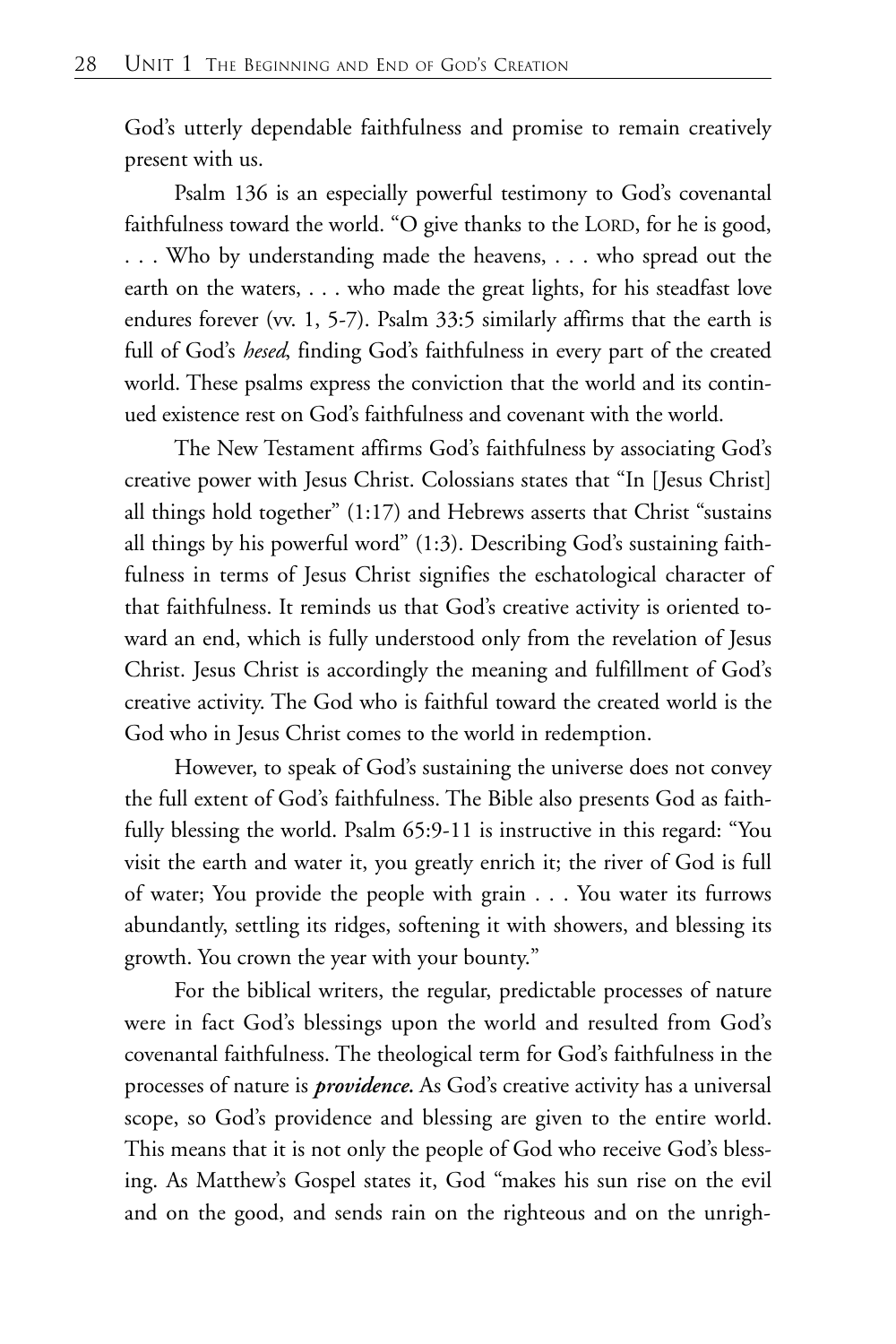teous" (5:45). The point is that God's blessing on the world is seen in the regular rhythms of the natural order, which benefit everything in the created world. The world thus sustains life of all sorts through the kinds of processes that the natural sciences study. Without nullifying the validity of scientific inquiry, Christians believe that these processes reflect God's universal faithfulness and blessing.

At the same time, recognizing that God's blessing takes the form of natural processes enables us to understand that these processes are subject to variation. In some years we receive more rain, in other years less rain. In some years there is so much rain that crops are destroyed. In other years there is so little rain that crops wither. We understand that the rhythms of nature do not guarantee that things will always work out for our immediate benefit. It is no sign of God's displeasure when we suffer at the hands of nature just as it is no sign of God's favor when the unrighteous benefit from nature. As a result, the praise that we give to the Creator for blessings is based not so much on the fact that we have benefited as on our recognition that the world as a whole and all of its processes are generally life-sustaining, even if sometimes they are not directly good for us.

#### **FILE CREATIVE POWER OF GOD: WISDOM**

*The creative power and presence of God, which is God's faithful blessing, is also God's wisdom.*

The predictable processes of the natural world lead us to consider God's wisdom. God's wisdom is God's creative power establishing the conditions for fellowship with humankind by fashioning an ordered world that makes creatures' well-being possible. To call the created world ordered is to say with Proverbs that "the LORD by wisdom founded the earth; by understanding he established the heavens" (3:19).

Sometimes God's wisdom is seen in the sheer variety of beings within God's world: "O LORD, how manifold are your works! In wisdom you have made them all; the earth is full of your creatures" (Ps. 104:24). At other times (as in Prov. 8:22-31) God's wisdom is seen in the stability of the world. And sometimes it is manifested in the incomprehensible realities of the world, as when God asks Job, "Who has the wisdom to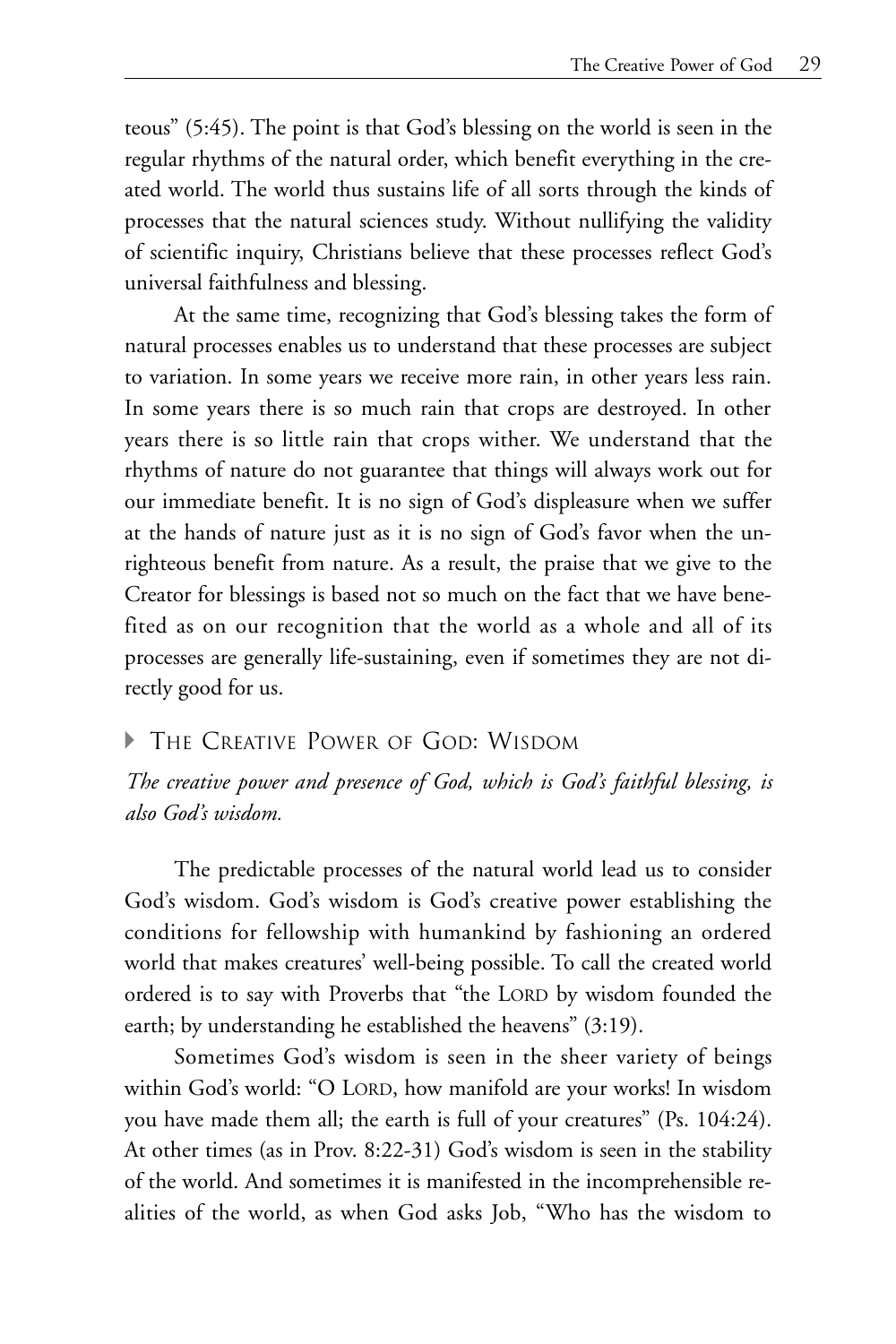number the clouds?" (Job 38:37). In every case, the Bible testifies to the conviction that the world is rooted in God's wisdom and that this wisdom is an expression of God's creative power.

But to fully understand this conviction about God's wisdom we must see it in relation to the biblical idea of God's word, which is a way of speaking about God's acting with creative power. To say that God is wise is to say that God creates and acts wisely. This emphasis on action underlies the Bible's concept of God's word:

As the rain and the snow come down from heaven, and do not return there until they have watered the earth, making it bring forth and sprout, . . . so shall my word be that goes out from my mouth; it shall not return to me empty, but it shall accomplish that which I purpose, and succeed in the thing for which I sent it *(Isa. 55:10-11).*

This passage vividly portrays God's word as an effective and creative power that proceeds from God and performs his purpose. This helps us understand the first chapter of Genesis, in which God creates merely by speaking. God speaks and things come into being in such a way that God's wisdom is manifested. God's word is God's wisdom in action.

The connection between God's word and wisdom is reinforced by the New Testament's insistence that Jesus Christ is both the wisdom of God (1 Cor. 1:24) and the word of God (John 1:1). As the divine wisdom and word, Jesus Christ is the world's Creator (Col. 1:16). Jesus Christ is, therefore, the wise, creative and active word of God—the movement of God into the world that creates fellowship.

God's wisdom is transcendent. Humans are able, with great effort, to attain to a measure of knowledge and, with experience, can accumulate some wisdom. But God possesses wisdom that is unsurpassable. Sometimes the Bible represents God's knowledge as amazing in extent, as when Isaiah affirms God's knowledge of each star: "Lift up your eyes and see: Who created these? He who brings out their host and numbers them, calling them all by name" (40:26). However, the Bible more customarily portrays God as creating and therefore knowing things that are incomprehensible to us: "Can you find out the deep things of God? Can you find out the limit of the Almighty? It is higher than heaven—what can you do? Deeper than Sheol—what can you know? Its measure is longer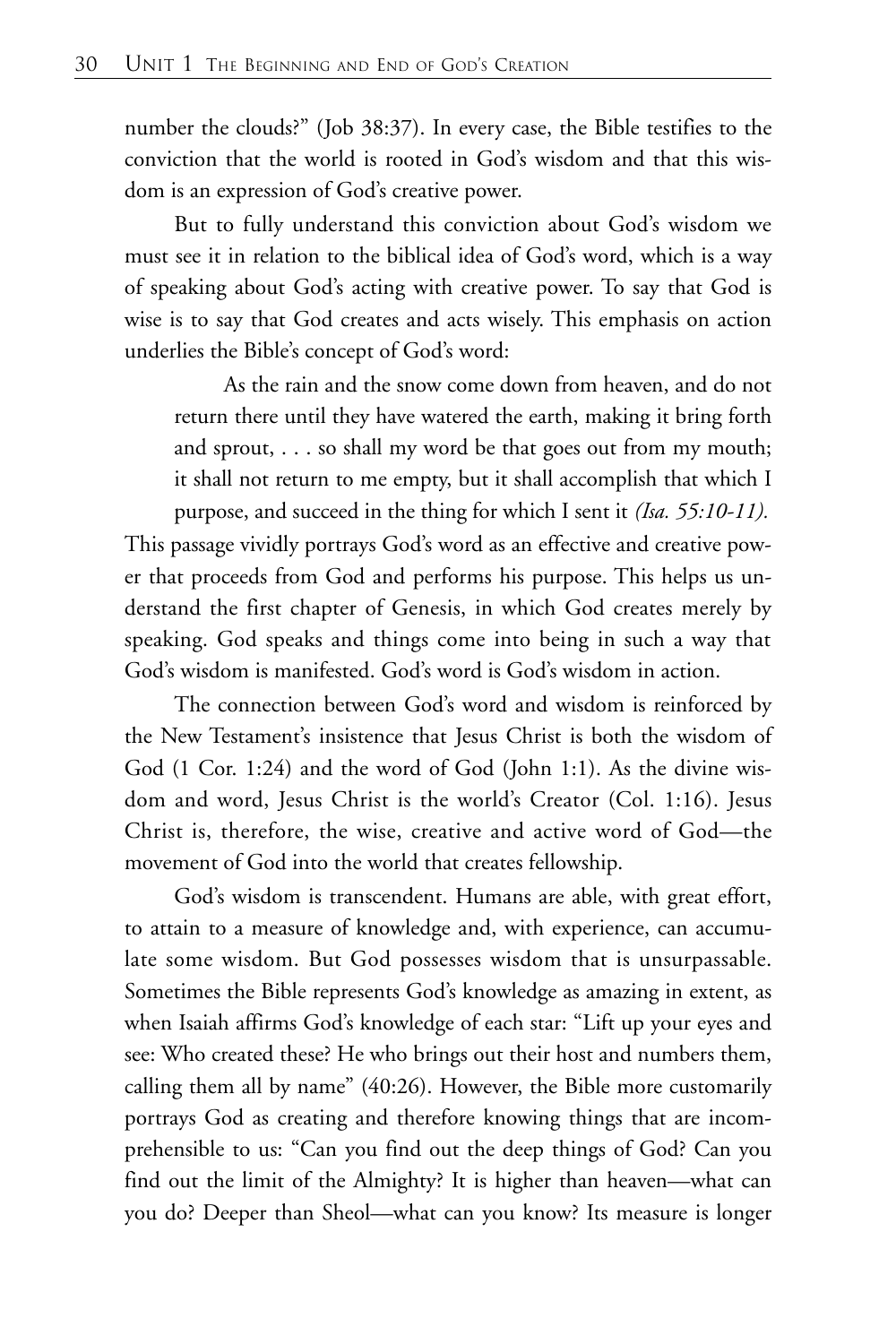than the earth, and broader than the sea" (Job 11:7-9). Consequently, to say that God is wise is not merely to acknowledge that God knows so much more than we know. It is not even to affirm that God knows things that are in principle impossible for human beings to know. It is not that God knows things as we know them, except that God knows everything whereas we know only a few things. Such an understanding would violate the Bible's sense of God's incomparable nature. It is better to think of God's knowledge as coinciding with God's creative activity—with God's word. To say that God has created the world is to say that God knows the world. This means that God's knowledge is of a different order from human knowledge. For us it is one thing to know, another to act. For God, however, knowledge is identical with creative action. God's knowledge is God's action; God's action is God's knowledge. And since the scope of God's creative activity is universal, the scope of God's knowing wisdom is likewise universal.

The theological term that designates the universality of God's wisdom is *omniscience.* The identification of God's knowledge with God's creative activity means that God's knowledge is not composed of isolated facts (as our knowledge tends to be) but is instead God's wisdom, that is God's act of creating an ethical order that sustains human well-being. As a result, we are compelled to acknowledge a paradox. On one hand, we can share in God's wisdom and knowledge (Prov. 2:6-7). Indeed, our well-being depends on doing so. On the other hand, God's wisdom and knowledge infinitely exceed ours. This helps us grasp the difference between our transitory, fragmented wisdom and God, who is wisdom itself. This is the truth to which the idea of omniscience points.

#### A THE CREATIVE POWER OF GOD: RIGHTEOUSNESS

*God's wisdom passes over into the created world in the form of an ethical order that establishes the conditions for human well-being. This ethical order indicates the righteousness of the Creator God*.

Besides emphasizing God's faithfulness and wisdom, Isaiah 40—55 stresses the Creator's righteousness. For the prophet, God's righteousness was evident principally in God's judgment on Israel (42:8-25) and also in the coming destruction of Babylon (47:1-15). But righteousness is also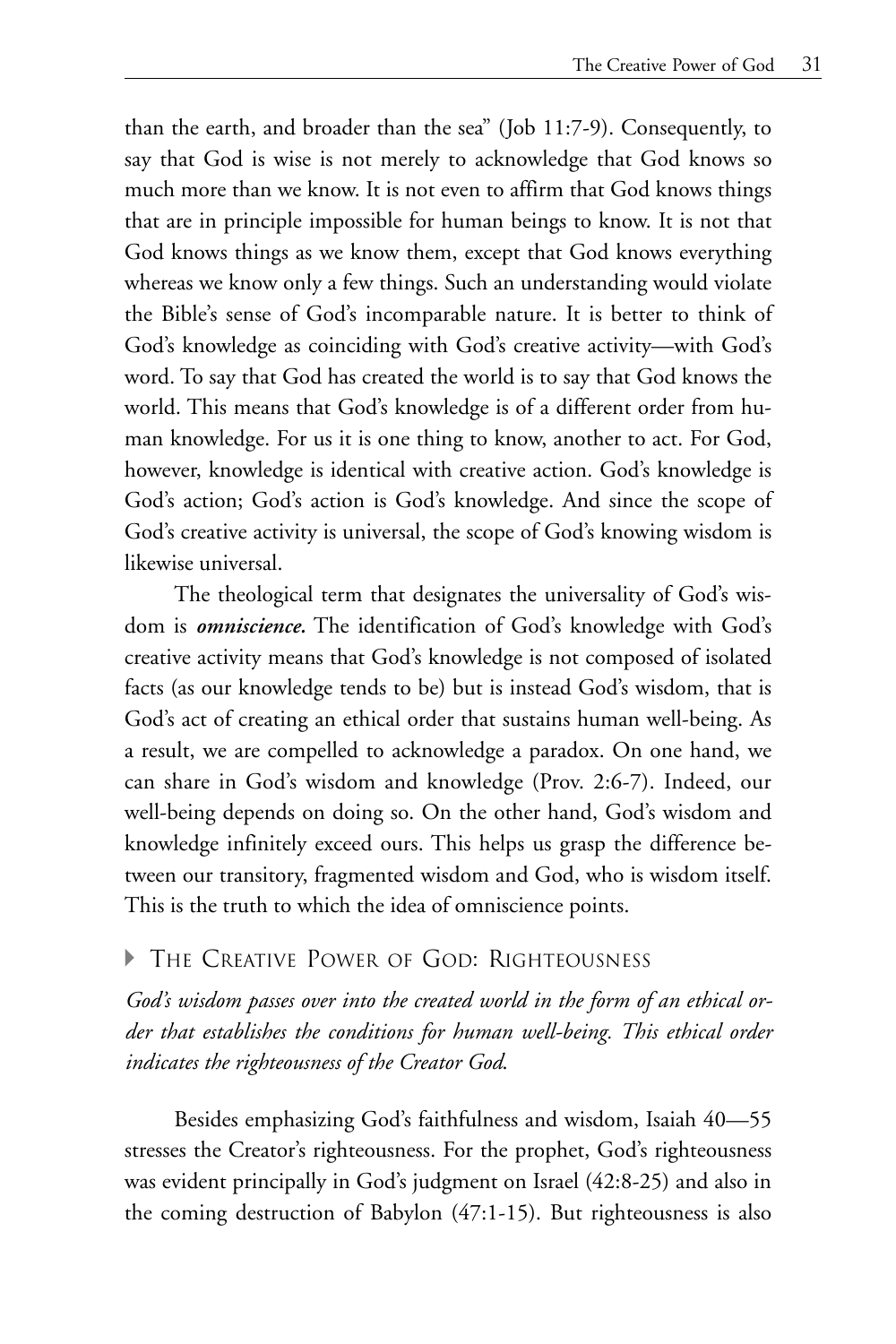God's desire for the entire created world: "Shower, O heavens, from above, and let the skies rain down righteousness; let the earth open, that salvation may spring up, and let it cause righteousness to sprout up also; I the LORD have created it" (45:8).

This verse speaks of the connection between God's creative power and righteousness. This connection tells us that the universe exhibits a righteous moral order just as it exhibits a wise natural order. Just as there are reliable, predictable processes in the physical world, so there are reliable, predictable processes in the ethical world. And just as God's faithfulness, expressed in wisdom, sustains the natural order of the world, so that same faithfulness, expressed in righteousness, sustains the moral order.

God's righteousness is God's power that creates justice in human affairs, thus establishing the conditions for fellowship with humankind and for human life well-lived. It is God's act of destroying everything that hinders this fellowship and the good life.

The world's moral order is grounded in God's own righteousness, for "the word of the LORD is upright, and all his work is done in faithfulness. He loves righteousness and justice" (Ps. 33:4-5). Although God's ways are at times incomprehensible, biblical writers never depart from the fundamental conviction that, ultimately, God is righteous. In turn, just as the wise Creator wants human beings to be wise, so the righteous God demands righteousness from us. Hence the sadness of the early chapters of Genesis, in which God is persistently disappointed by human actions of unrighteousness. Adam and Eve prove to be disobedient. Cain spills his brother's blood. People strive for divinity by building a tower into the heavens. And, in general, "The LORD saw that the wickedness of humankind was great in the earth, and that every inclination of the thoughts of their hearts was only evil continually" (Gen. 6:5). The early chapters of Genesis as well as the rest of the Bible show that God responds to unrighteousness as a judge (see for example Gen 6:7; Ps. 14:2). Thus, according to Paul: "[God] will repay according to each one's deeds: to those who by patiently doing good seek for glory and honor and immortality, he will give eternal life; while for those who are self-seeking and who obey not the truth but wickedness, there will be wrath and fury" (Rom. 2:6-8).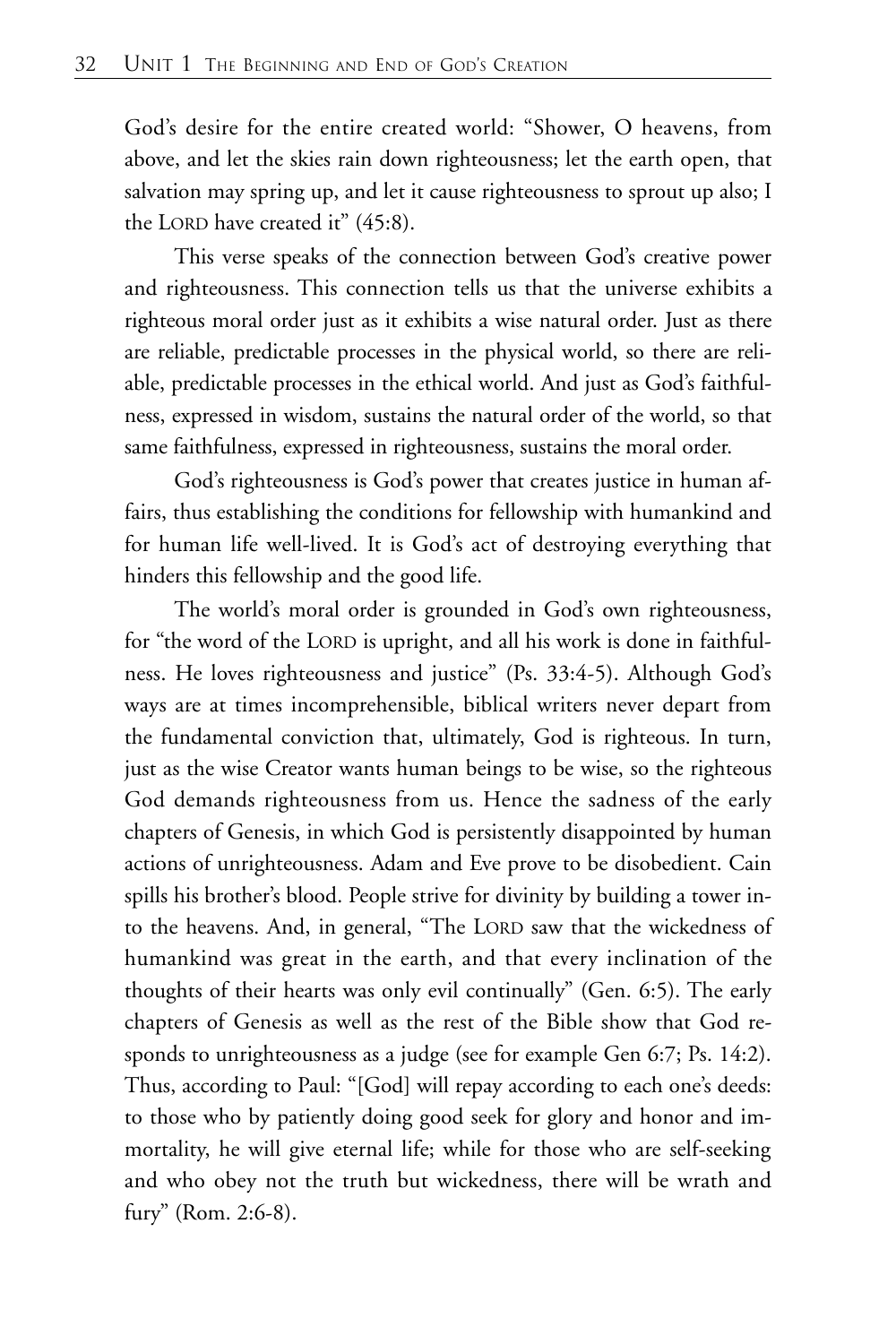However, the Bible does not regard the Creator's demand for righteousness as burdensome, for righteousness is simply a matter of doing good, as Paul indicates in Rom. 2:6. Righteousness is doing what is right, just as God does what is right.

In summary, God's faithfulness is the promise of God's continued creative power among us and the promise of his perpetual will to establish fellowship with us. It is God's promise to conquer everything that hinders this fellowship. God's wisdom is God's creative power fashioning an ordered world in which we may live. God's righteousness is God's creative power that brings about a moral world ruled by justice so that human beings can have fellowship with God, with each other and with the rest of the created world. Faithfulness, wisdom and righteousness are ways in which God expresses his love as he relates to the world.

## A THE CREATIVE POWER OF GOD: INFINITY AND **TRANSCENDENCE**

*God the Creator is the powerful Lord of all things, who is not limited by worldly realities such as time, space, and power. God is not a part of the created world but instead is the creative presence that sustains that world.*

God's faithfulness, wisdom, and righteousness differ from human faithfulness, wisdom, and righteousness. Theology uses terms such as omniscience and immutability to indicate this difference. These and similar terms express the conviction that God is not constrained by the limitations that characterize humans and that, in important respects, God is not like beings in the created world.

It is important to emphasize God's difference from created beings for without this difference God would not be the creative power that redeems and re-creates. This is the point made in Isa. 46:1-7, which makes fun of the Babylonian gods by noting that they are unable to save anyone and have to be carried about by animals. Although people cry out to them, they cannot answer, for they are really only a part of the created world: "They hire a goldsmith, who makes it into a god; then they fall down and worship!" (46:6).

Israel's God, however, is different. Israel's God is not a being that belongs to the created world. This God is radically different from the cre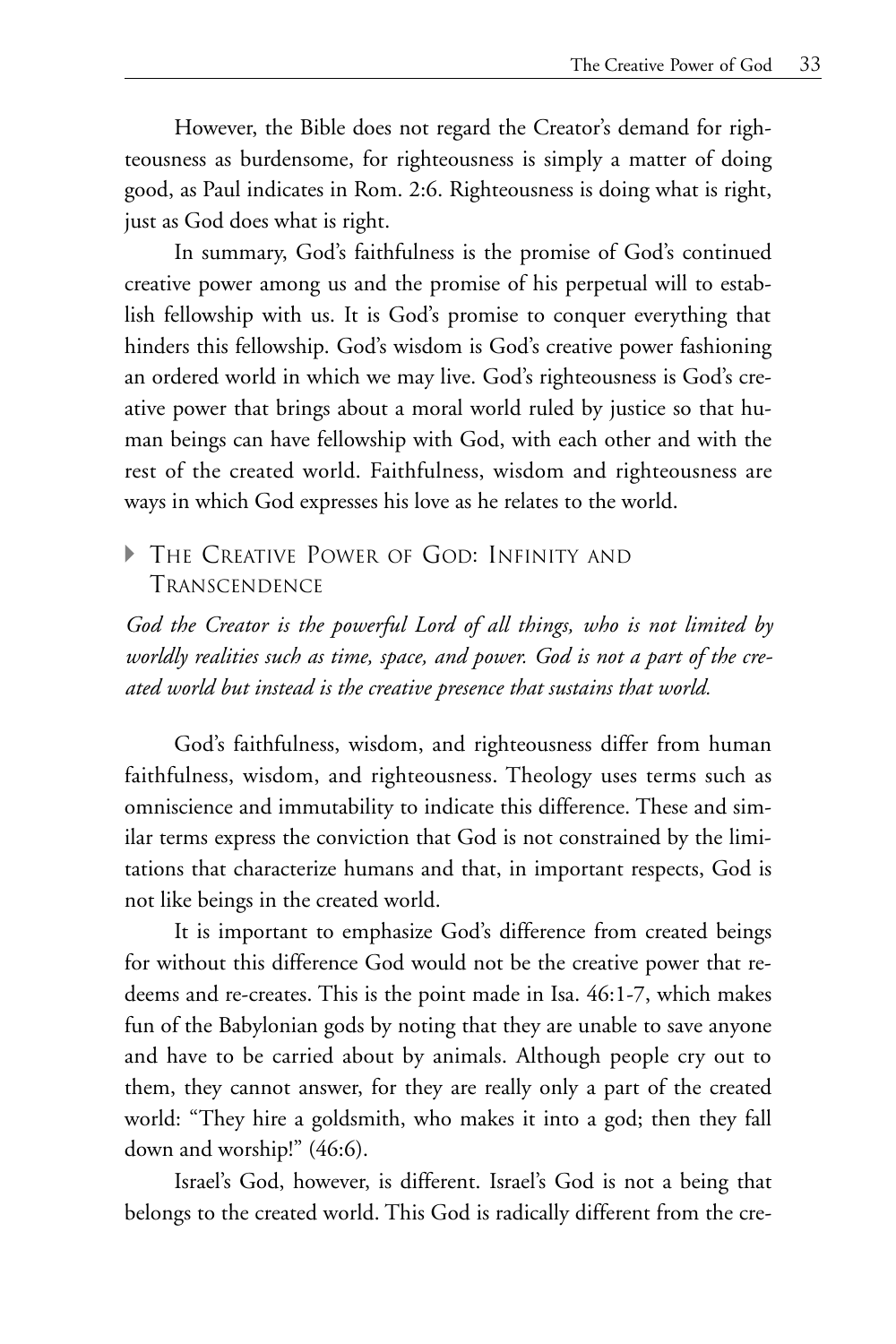ated world and everything in it. In Isaiah's words, this God is incomparable: "To whom will you liken me and make me equal, and compare me, as though we were alike?" (46:5).

Two theological terms that express God's incomparability are *transcendence* and *infinity.* God's transcendence means God is neither a part of nor dependent on the created world. God's infinity means God is not limited by anything and, more important, that God's creative power knows no boundaries and that God's will to create fellowship with humankind is unconquerable. The infinity of God and the transcendence of God mean that God alone is the Creator. Since only Israel's God is the power of creative activity, only Israel's God is truly divine, for nothing can be considered divine unless it has the power to create. Other gods are really no gods at all (see Jer. 16:20); they lack creative power and they can do nothing. Israel's God is the living God, the God who is creative power. The belief that Israel's God alone is the living God of creative activity is the basis of *monotheism,* the belief that the word *God* points to a single and unified reality.

#### THE ONENESS OF GOD

The creedal statements in our tradition assert the oneness of God by affirming belief in "one living and true God" who "only is God."

The one God—the infinite God—is not limited by the realities that limit creatures. One of these realities is time. The existence of every created thing is inscribed within the structure of time. Everything has a beginning and an end. But with God it is different. In the picturesque words of Ps. 90, "Before the mountains were brought forth, or ever you had formed the earth and the world, from everlasting to everlasting you are God" (v. 2). Here the psalmist considers first the oldest things thinkable—the mountains and the earth—and finally confesses that, as unimaginably old as these are, God is before them. Job goes further, in perplexity observing that "Surely God is great, and we do not know him; the number of his years is unsearchable" (36:26).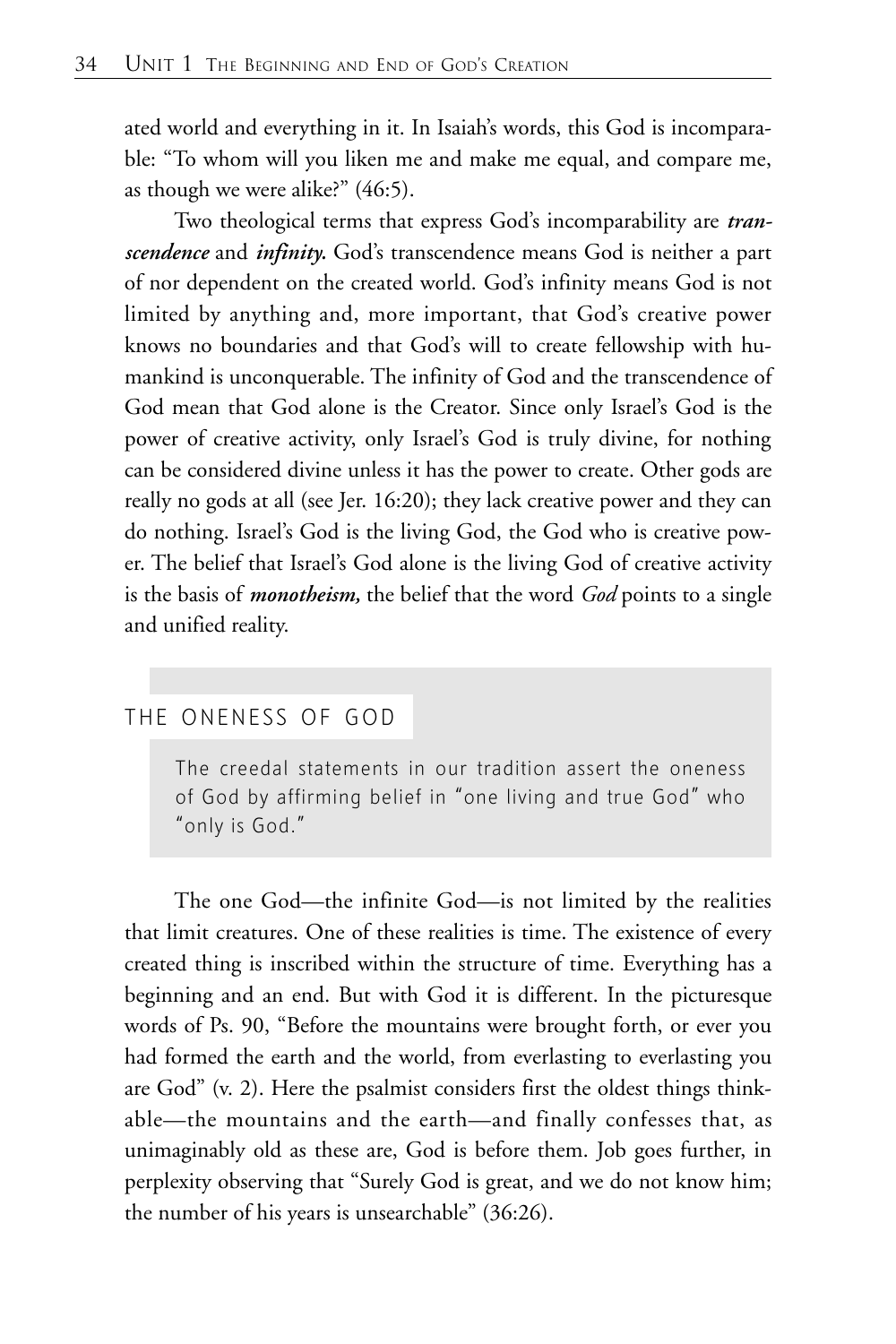The psalmist's confession, "from everlasting to everlasting you are God," makes clear that God's life is not limited by time, and hence it cannot be measured by time. As Creator, he is not confined to or controlled by time. Instead, time is subject to God, and thus he is the Lord of time. The theological term *eternity* points to this idea of God as the Lord of time. Psalm 90 goes on to say, "For a thousand years in your sight are like yesterday when it is past" (v. 4).

This verse does not imply that time is meaningless to God, but it does affirm that, with respect to time, God is free in a way in which we are not, for God is the Lord of time. Because God is the Lord of time, he can truly be the Creator, the one "who gives life to the dead and calls into existence the things that do not exist" (Rom. 4:17). As the Lord of time, God does not suffer the limitations inherent in beings that are bounded by time. The psalmist laments about the brevity of human life, extending to seventy or eighty years, filled with toil and trouble (see Ps. 90:10).

Human life is thus a vain attempt to stave off the inevitable vicissitudes of time. Because God is the Lord of time, the psalmist finds him as our refuge, "our dwelling place in all generations" (Ps. 90:1). This means that his creative activity can bring about the renewal of our life, which is otherwise transient and filled with trouble. The biblical conviction that God is eternal—God is the Lord of time—thus also means that the creative power of God and God's will to create fellowship with us transcend the boundaries of time.

The same is true concerning space. Creatures are bound by space, even if that space is very large. Every entity occupies some space. But God is not bound by space; Isaiah speaks about God's immensity in this way: "It is he who sits above the circle of the earth, and its inhabitants are like grasshoppers; who stretched out the heavens like a curtain; and spreads them like a tent to live in" (40:22). This verse metaphorically affirms God's incomparability with respect to space. Nothing in the created world, regardless of its immensity, can be compared to God's greatness. But this does not mean that God possesses a larger size than any other created thing or that God is located in some region of space. If this were the case, then God would be bound by space and would be limited in the same way in which every created thing is limited. On the contrary, as the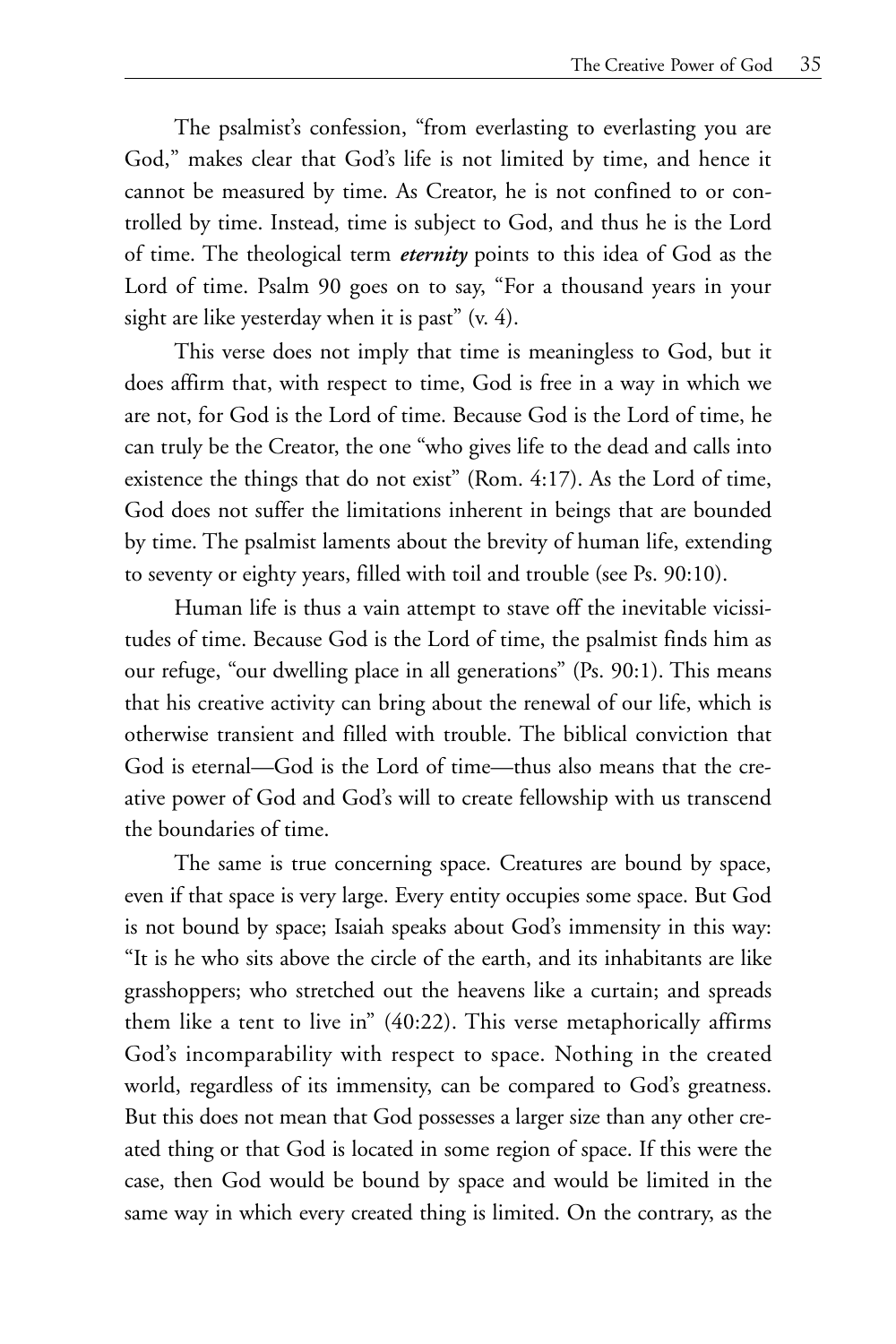psalmist indicates, God is the Creator of space and is free from spatial limitations: "If I ascend to heaven, you are there; if I make my bed in Sheol, you are there. If I take the wings of the morning and settle at the farthest limits of the sea, even there your hand shall lead me" (139:8-10).

In contrast to the pagan gods, who were thought to inhabit a specific territory, Israel's God knows no spatial limits and consequently is the Lord of space. This is the truth expressed in the theological term *omnipresence.* By this term we mean that the creative activity of God that sustains our being and our well-being is not limited to this or that place. The psalmist believed that God would be found even in *Sheol,* the place of the dead. Elijah encountered God in the silence of the desert (1 Kings 19:4-13). John heard the voice of God on the island of Patmos (Rev. 1:9-11). The creative power of God and God's will to create fellowship with us cannot be conquered by the limitations of space, for God is the Lord of space.

God is unlimited with respect to time and space. God is also *omnipotent,* that is, unlimited with respect to creative power. We are familiar with the exercise of power by human beings and political institutions. But in

## GOD'S INFINITE POWER AND HUMAN FREEDOM

The idea of God's infinite power has been a point of contention and the subject of long discussion in Christian history. The main point of debate is whether God's infinite power excludes human freedom. In medieval theology, theologians generally held that God acts in and through all human deeds but without compromising human freedom. In the 20th century some theologians have proposed that we think of God's power as inherently limited, so that there are some things (for example, preventing the evil acts of human beings) that God cannot do. Others suggest that God's power is not inherently limited but that God voluntarily limits the exercise of divine power in order to preserve human freedom. Other theologians have found these proposals flawed and instead have argued for a version of the medieval view.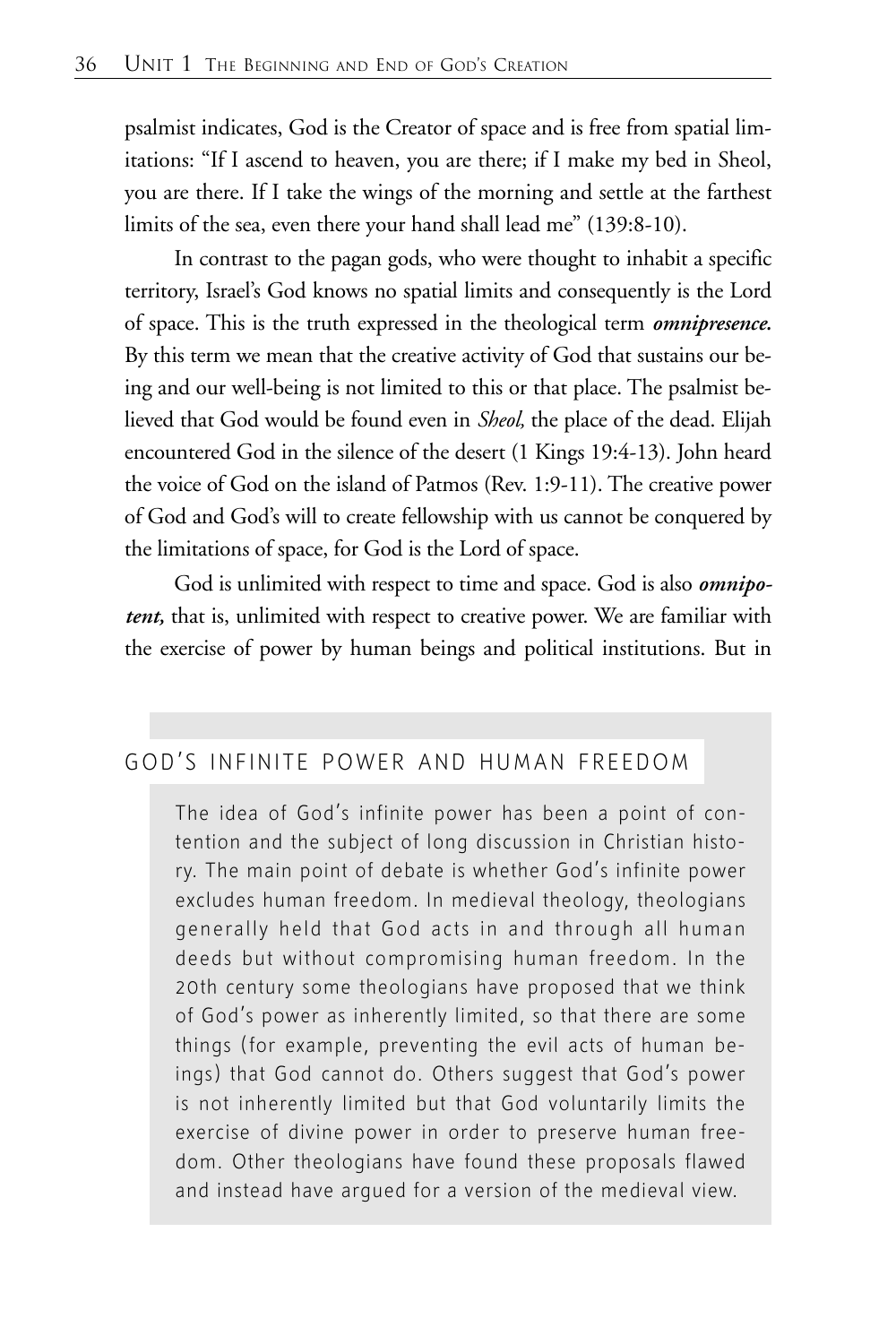every case there are limitations to that power and its exercise is not always creative. However, God's power is unlimited: "Whatever the LORD pleases he does, in heaven and on earth, in the seas and all deeps" (Ps. 135:6).

The infinitude of God's power with respect to creation is expressed in the theological concept of *creation from nothing* (often referred to as *creatio ex nihilo*). This is the idea that nothing constrains God's creative power, especially with respect to the originating act of creating the world. This concept denies that the universe is eternal and that the originating act of creation is merely a transformation from a previously existing state of the universe. To affirm the idea of creation from nothing is to assert that only God is the Lord of time and space and that the created world exists only through God's creative power.

### THE ETERNAL GOD

The creeds in our tradition affirm God's Lordship over time by confessing that God is "everlasting" and "eternal." They assert God's Lordship over the limitations of space when they affirm that God is "without body or parts." They proclaim God's limitlessness by affirming that God is "of infinite power, wisdom, and goodness" and is the "Sovereign of the universe."

The concept of infinite power and the idea of creation from nothing are puzzling. But we should not become obsessed with the logical and theological puzzles arising from these concepts. Instead, we should see that because God's power is unlimited God is an inexhaustible source of life and blessing for us, who suffer from the limitations and distortions of power: "The LORD is the everlasting God, the Creator of the ends of the earth. He does not faint or grow weary; his understanding is unsearchable. He gives power to the faint, and strengthens the powerless" (Isa. 40:28-29).

The power of which this passage speaks is the creative power of God's presence among us. In exile in Babylon and with hope nearly exhausted, Israelites heard the declaration that their God was not only powerful but also the everlasting source of strength. To say that God is the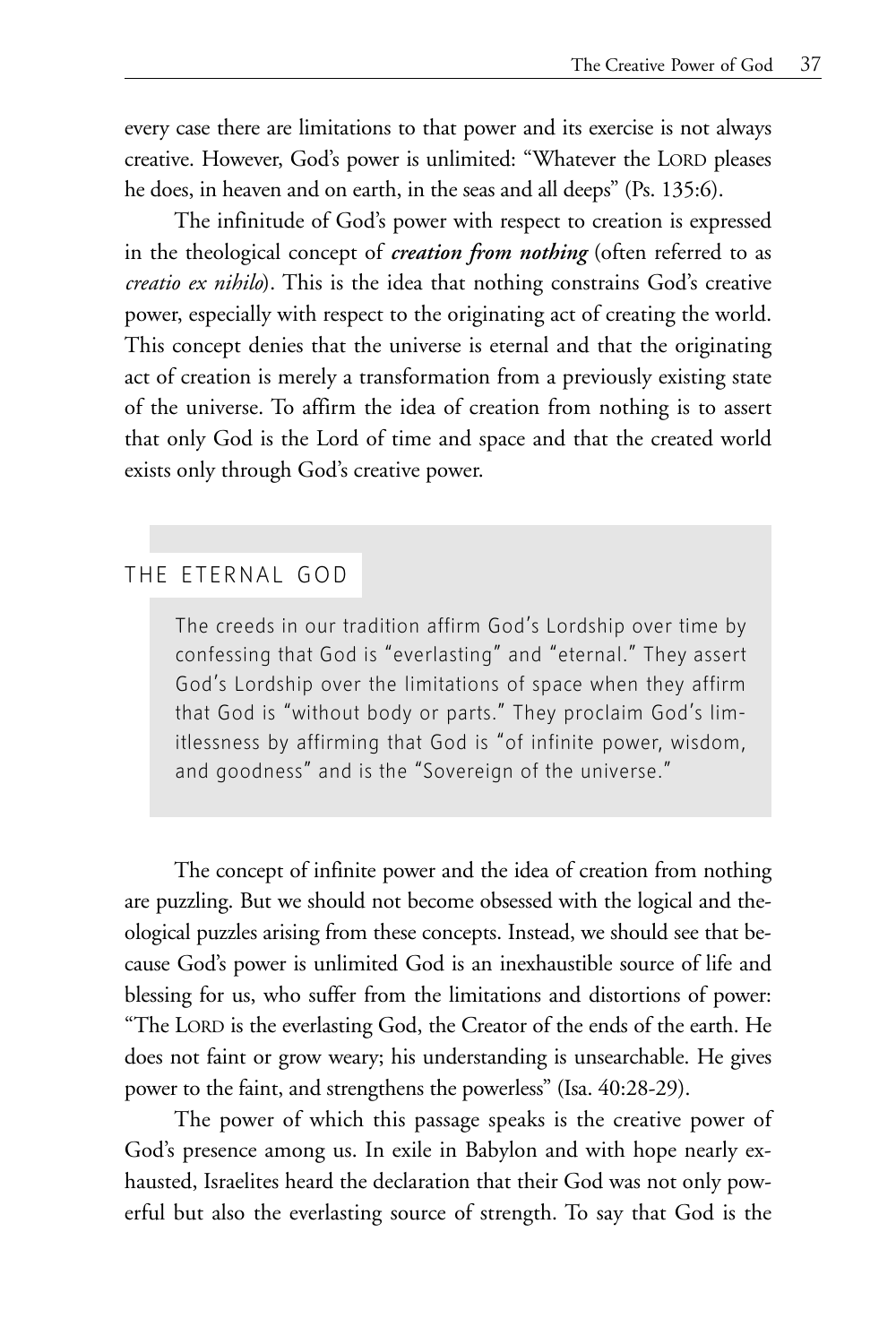Lord of power is, therefore, to affirm that God's creative power, which establishes fellowship with us, never comes to an end and that this power creates the hope that sustains life and provides us with a future.

To speak of the Creator as the infinite creative presence who acts powerfully raises a difficult issue, expressed in those passages of the Bible that represent God as the power that determines everything. For example, consider Ps. 104: "[living creatures] all look to you to give them their food in due season; when you give to them, they gather it up; when you open your hand, they are filled with good things. When you hide your face, they are dismayed; when you take away their breath, they die and return to the dust" (vv. 27-29). This passage gives clear expression to the conviction that the life and death of every living being depend directly on the creative activity of God. But it is not only life and death that the Bible attributes to God's will. Events of all sorts are attributed to God: "I form light and create darkness, I make weal and create woe; I the LORD do all these things" (Isa. 45:7). "Does a disaster befall a city, unless the LORD has done it?" (Amos 3:6). Some biblical passages, then, portray God as determining the course of all events, both the great and the small.

Of course, the Bible does not provide a philosophical theory of God's power and as a result does not deal theoretically with the problem of reconciling God's power and humankind's sense of freedom and our notions about the contingency of historical events. The Bible also does not devote much space to the difficult problem of explaining how God can be good yet be responsible for woes and disasters. Philosophers have devoted much thought to this issue, which is called the problem of *theodicy.* None of the various attempts at forming a theodicy has been fully satisfactory.

The Bible's ultimate response to this issue is that of Job. Throughout his discourses, Job has enunciated a persistent complaint against God and God's use of power: "He crushes me with a tempest, and multiplies my wounds without cause" (9:17).

Job regards God as the force behind his problems and argues that he is suffering unjustly. As a result, he repeatedly demands an audience with God: "I would speak to the Almighty, and I desire to argue my case with God" (13:3). At last Job receives his audience with God. He finally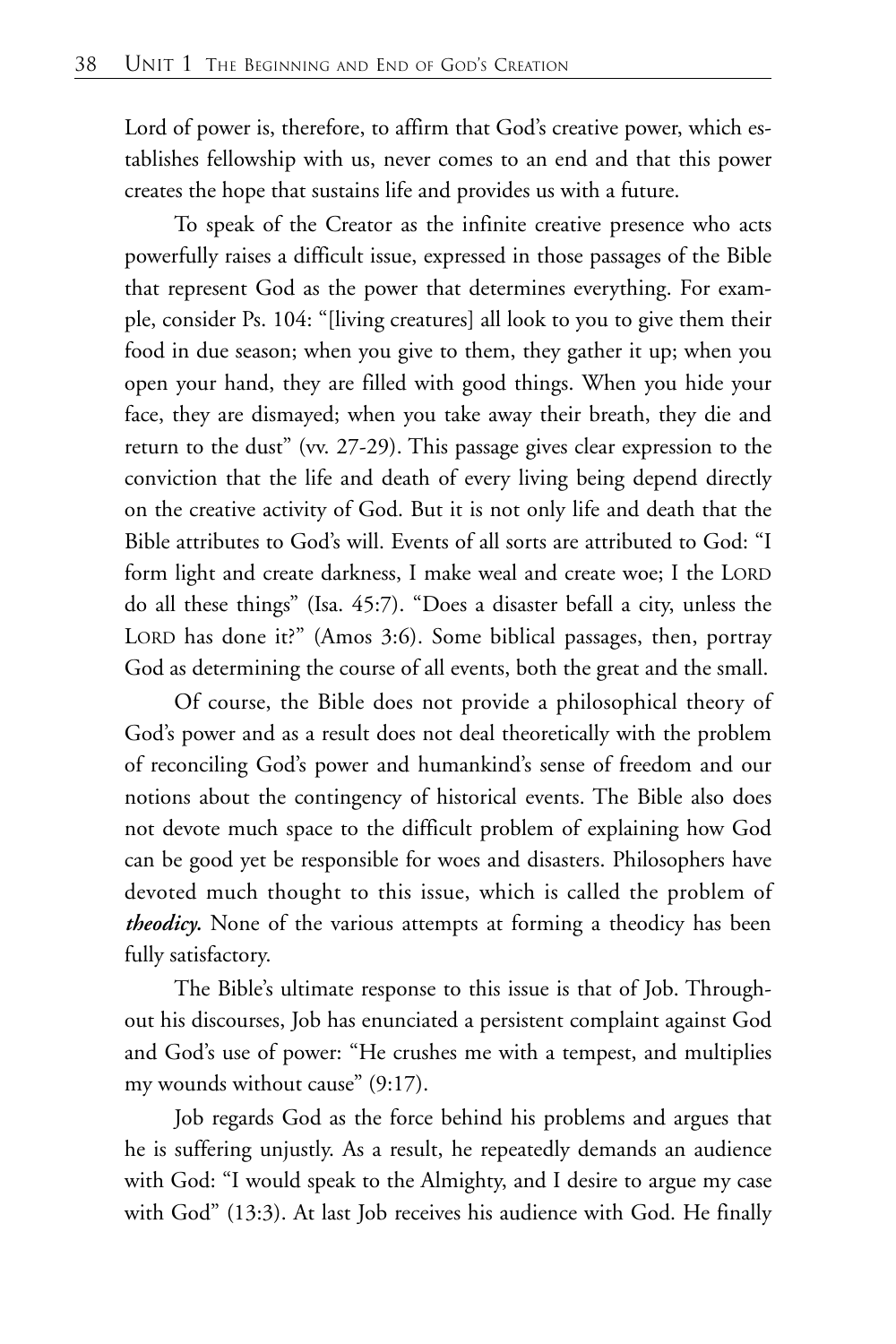has his chance to present his case and to press God for justice. But when he encounters God, his quest for justice evaporates as the tables are turned, with God posing questions to Job: "Where were you when I laid the foundation of the earth? Tell me, if you have understanding. Who determined its measurements—surely you know!" (38:4-5).

Job does not receive an answer to his query about God's justice and God's role in his suffering. In the presence of God, Job is reduced to silence as he realizes that God's mystery cannot be contained by his concept of justice: "I know that you can do all things, and that no purpose of yours can be thwarted. . . . Therefore I have uttered what I did not understand, things too wonderful for me, which I did not know" (42:2-3). This is obviously not a philosophical solution to the problems associated with God's power and our need of an adequate theodicy. But it is one of the Bible's responses to these issues. It is a response that calls upon us to acknowledge that God's reality cannot be measured by us and that it is we who must answer to God and not God to us. It is a response that leads us to see that we do not fully determine the course of our lives. We do not act in complete freedom. There are realities that lie outside our control that shape the contours of our existence and establish constraints upon our actions in ways we do not understand.

How are we to deal with the intellectual perplexities that the Bible's convictions generate? We certainly should not affirm that God is the only causal force and that humans are mere instruments of God's power. Although the Bible occasionally portrays things in this way, as when Paul discusses Pharaoh (Rom. 9:17-18), it more routinely recognizes that God's determination of life does not annul the causal efficacy of human behavior. Proverbs expresses this paradox when it notes that "The human mind plans the way, but the LORD directs the steps" (16:9).

The paradoxical relation between divine action and human action the fact that both are somehow operative in the same events—means that we cannot formulate a philosophically precise account of this relation. Nonetheless, we can make several affirmations as matters of Christian faith. First, because we cannot comprehend God, there will always be something enigmatic about divine action. Theology's task is not to resolve perplexities but instead to point to them and honor them. Second, God's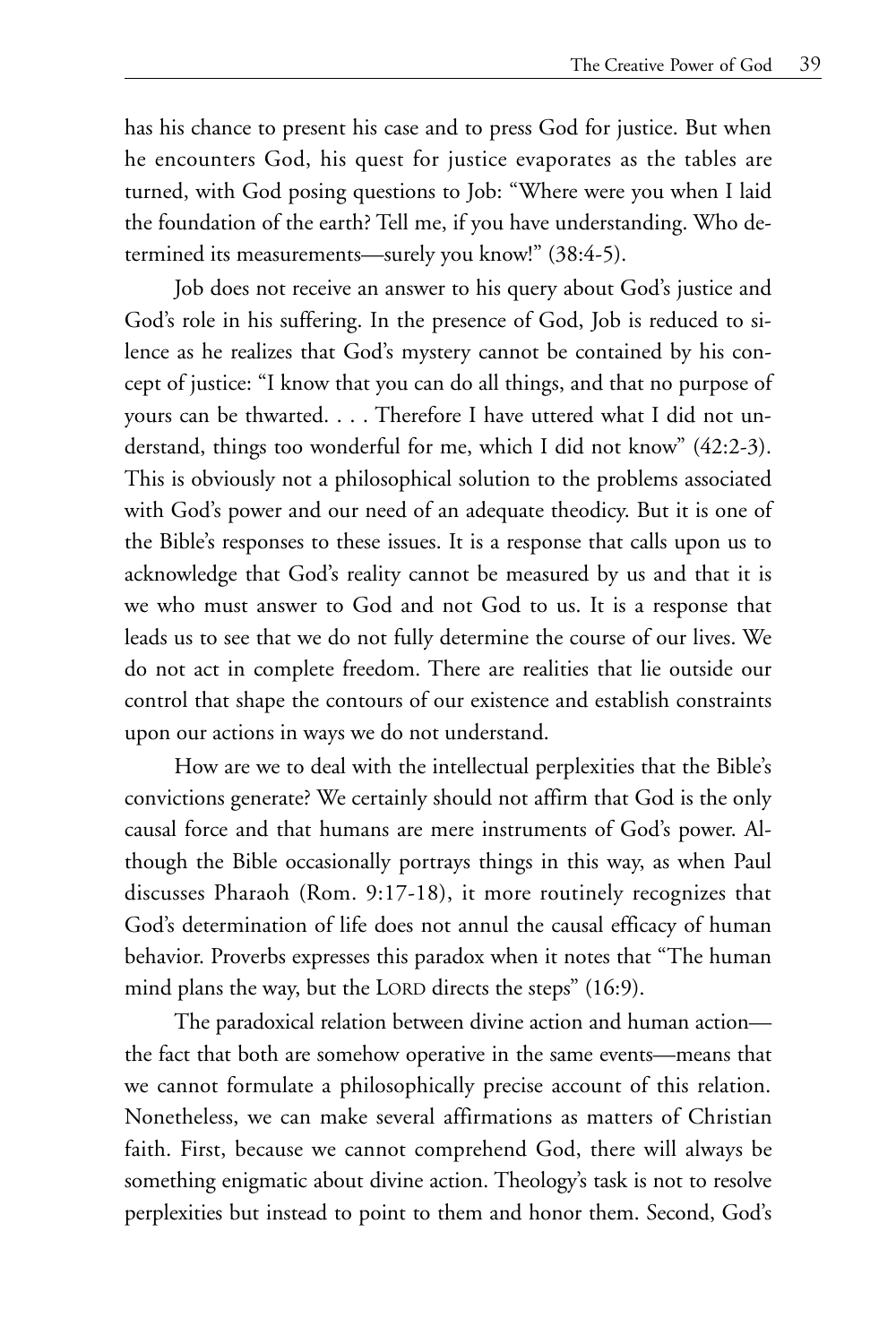will is accomplished through human action in ways that we do not understand. For example, Isaiah proclaimed that God had raised up the Persian king, Cyrus, specifically in order to liberate Israel from exile in Babylon. Isaiah perceived matters from God's perspective. Cyrus was certainly not aware of being an instrument of Israel's God. From Cyrus's human perspective there were factors such as Cyrus's desire for conquest at work. The Bible, then, invites us to perceive that there are various ways of viewing the same event. To be a person of faith is to acknowledge that in every instance of creatures' acting there is also a dimension of divine action, even if we cannot provide a satisfactory explanation of the matter. Third, the Bible's conviction that God determines all things points us to an affirmation of great importance, namely that human life depends radically on God and that our well-being is a matter of acknowledging that dependence and living in response to that dependence. In other words, regardless of how we think about God's power philosophically, its religious significance is clear. Human life is lived in the presence of God and cannot exist outside that presence. But it can be lived well only when God's power works within us and leads us into fellowship with God.

The God who is love—who is faithful, wise, and righteous—is also infinite and transcendent. The Bible's word for designating God's infinity and transcendence is *holiness.* To say that God is holy is to affirm that God is radically unlike us and unlike anything in the created world. It is to affirm that God differs from the world and everything in the world.

The Christian faith affirms that God is both love and holy. God is the transcendent power that infinitely exceeds us and whose faithfulness, wisdom, and righteousness cannot be compared to ours. But this transcendent, infinite power creates and comes into the world for the purpose of creating fellowship with creatures. This fellowship-creating power is God's love. In order to think truly about God, we must think about God's love and holiness together. We must see that God's holiness is not lessened by his coming into the world and creating fellowship with creatures. And we must see that God's love is the expression of his holy transcendence and infinity. In love God identifies with the world. In holiness God remains transcendently different from the world. Christian theology is the work of holding together this identity and difference.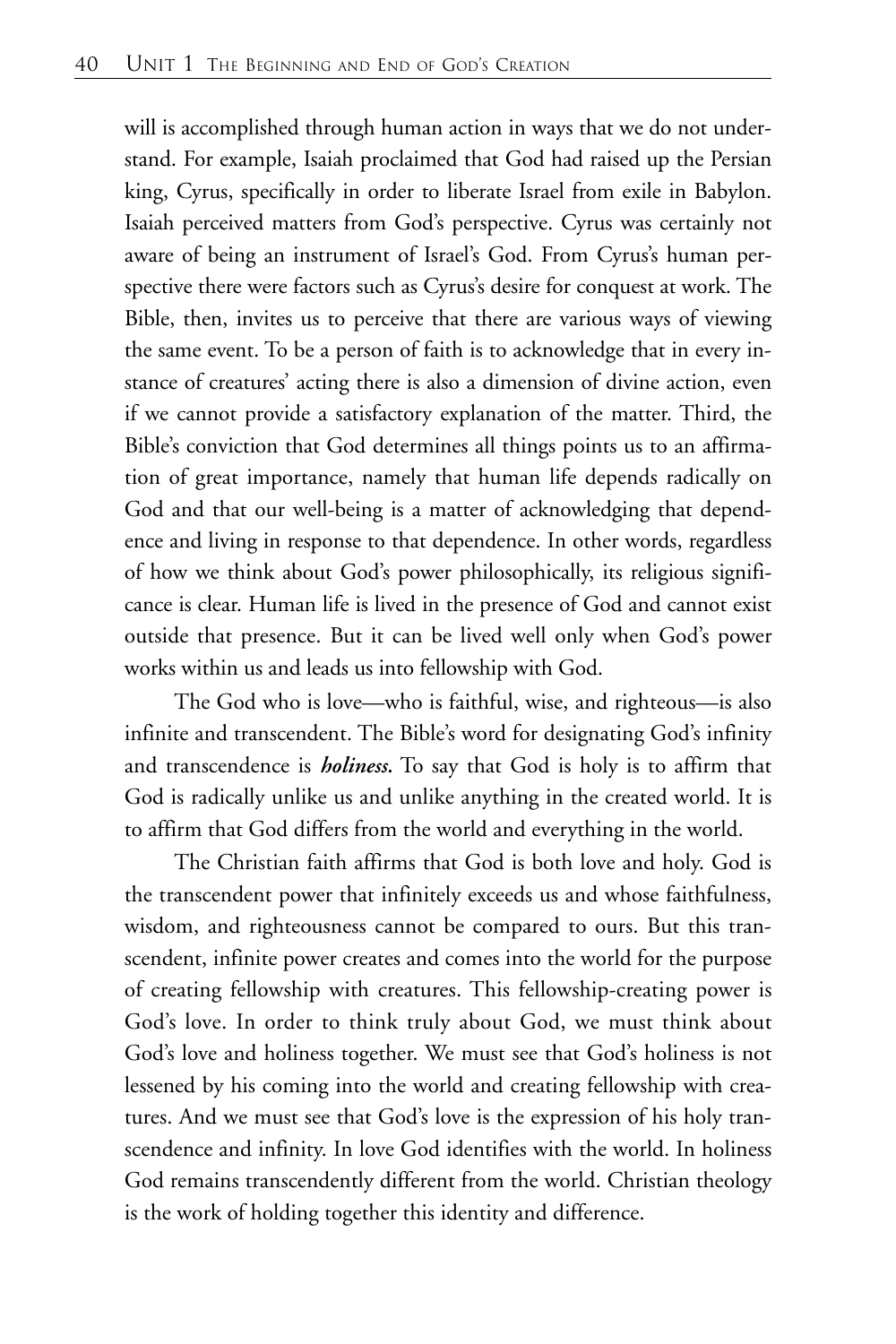## CREATION AND THE TRIUNE GOD

The Early Church stated the doctrine of creation in the creed of Constantinople (381). This creed's doctrine of creation was fashioned in response to a religious movement, Gnosticism, some types of which held that the Creator of the world was not the Father of Jesus Christ but instead a different god. Although its statement is brief, it declares the main points of the Church's convictions: "We believe in one God the Father all-powerful, maker of heaven and of earth, and of all things both seen and unseen. And in one Lord Jesus Christ . . . through whom all things came to be. . . . And in the Spirit, the holy, the lordly and life-giving one." This creed affirms (1) that there is one God; (2) that this God is all-powerful and therefore has no rivals; (3) that God has made everything, so that every being (except for God) is a part of the created world; (4) that Jesus Christ is the Word through whom the Father created the universe; (5) and that the Holy Spirit is the source of creatures' life. We will consider the trinitarian dimension of this doctrine in subsequent chapters.

## **A POSTSCRIPT: THE TRIUNE CREATOR**

In this chapter we have asked about the Creator's identity. We have seen that the Bible sets forth this identity in terms of creative power. Yet there is more to be said about the Creator who comes into the world to create fellowship, for Creator is the triune God—the Father, the Son and the Holy Spirit. The triune being of the Creator will be discussed in detail in later chapters. But it is profitable to remind ourselves of this truth at the beginning.

The Bible testifies to the trinitarian Creator in its affirmation that the Father God creates the world through the Son (Heb. 1:3) and when it sees the basis of creatures' life in the divine Spirit (Ps. 104:30). To speak of the Creator, then, is to speak of the Father, from whom all things proceed, and the Son, through whom all things come to be, and the Spirit,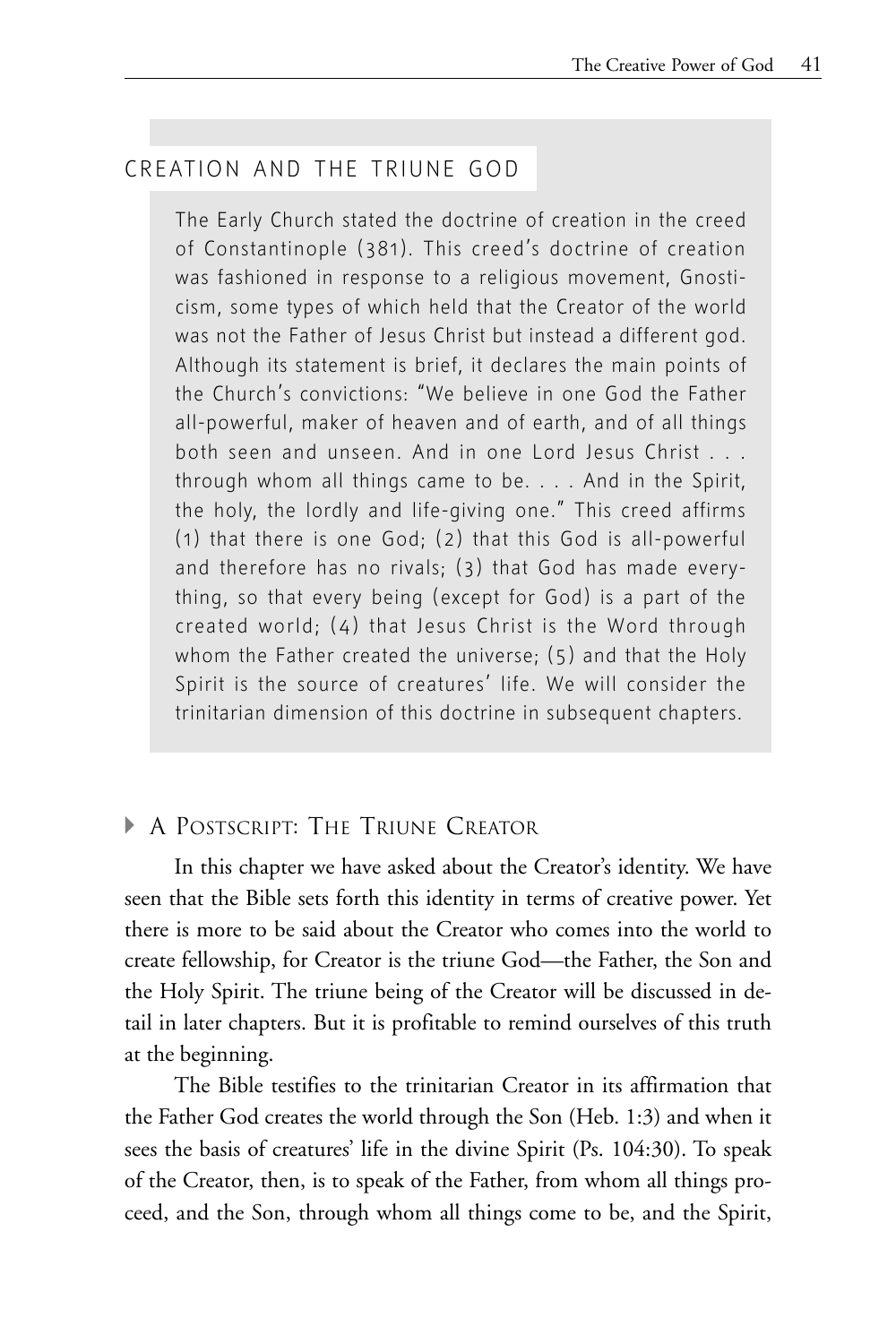in whom all things subsist. To speak of creation is to speak not only of the beginning but also of the revelation of the Father through the Son and in the Spirit. It is, finally, to speak of the world's redemption accomplished by the triune Creator.

## **F** THE ETHICAL DIMENSION OF FAITH

*Faith in the Creator is more than a cognitive belief that the universe was caused by a transcendent power. It is also a commitment to conduct our lives in a way that imitates the Creator's faithfulness, wisdom, and righteousness.*

The Christian doctrine of the Creator is not a scientific or even quasi-scientific theory about the origin of the universe. It is instead a statement of our faith in the Creator. Accordingly, the appropriate response to this doctrine is not merely belief, as though, having believed the truth of this doctrine, we were through with it. On the contrary, our response must involve the totality of our being.

In particular, it is not enough that we acknowledge the Creator's faithfulness, wisdom, righteousness, and justice. The Christian faith demands that we not only believe but also reflect God's nature. This means that we should respond to God's faithfulness with our active faithfulness, that we should receive and embody God's wisdom as best we can, and that we should practice righteousness and pursue justice as does God. By practicing faithfulness, wisdom, and righteousness, even in our finite and fallible way, we truly believe in the Creator. We also thereby cooperate with God's eschatological goal of fellowship with humankind. This is because fellowship with God is a matter of living faithfully in the world that God is creating and of conforming our lives to God's life.

## SUMMARY STATEMENTS

1. In the context of exile in Babylon, biblical writers affirmed the power and supremacy of the God who was about to liberate Israel from exile and re-create it. They proclaimed that the God who was about to redeem Israel was the God who had created the world. In this proclamation, they portrayed redemption as a new act of God's creation.